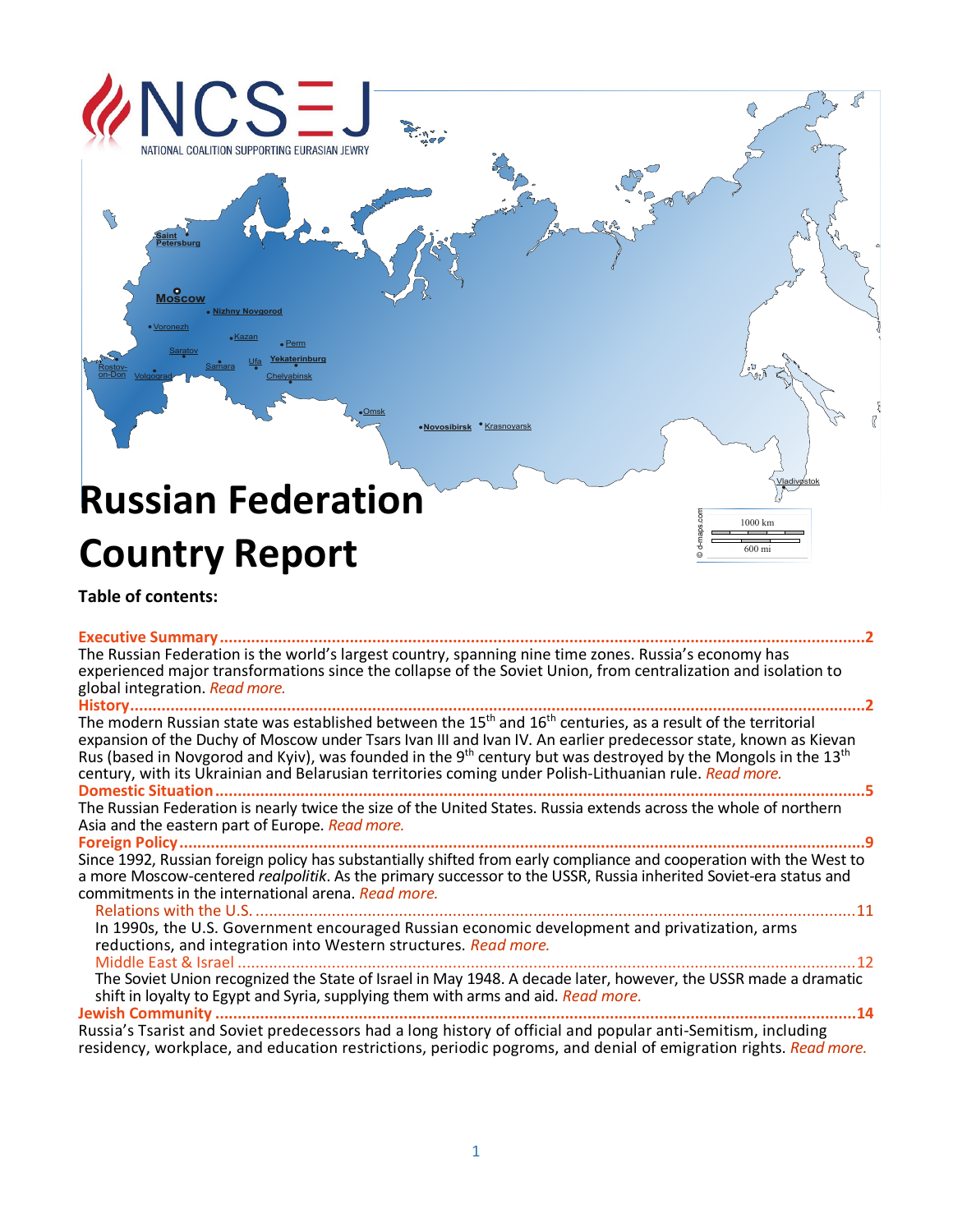#### **Executive Summary:**

*The Russian Federation is the world's largest country by square foot, spanning nine time zones. Russia's economy has experienced major transformations since the collapse of the Soviet Union, moving from centralization and isolation to global integration.* 

*Russia has the largest global reserves of mineral and energy resources and is the world's second largest oil and natural gas producer. After the ruble's collapse in 1998, the economy grew on average by 7% yearly*. *Since 2008, however, the Russian economy has stagnated with an average annual growth of 1.2%*. *Russia is the primary trading partner for most of the Soviet successor states and for some EU countries, whose dependency on Russian gas for energy nears 100%.*

*Russia struggled with a difficult transition from communism to democracy after the breakup of the Soviet Union. President Vladimir Putin, Russia's dominant politician since his election in 2000, effectively controls political institutions and other public organizations, restricts the independence of some religious groups and the media, and often marginalizes political opposition. Corruption is widespread throughout all levels of government. President Putin has signed laws to limit political opposition and restrict legitimate activities and criticism, such as independent news agencies, websites, and bloggers.*

*The 2014 Ukrainian crisis seriously exacerbated relations between the West and Russia. Russia supported the Crimean referendum on "independence" in March 2014, and has been responsible for the conflict in Eastern Ukraine through its military intervention in the region. In response, the United States and EU have sanctioned Russia's financial and energy sectors and introduced targeted individual sanctions, including visa bans and the freezing of assets and accounts.*

*On February 24, 2022, Russia invaded Ukraine in what the Kremlin called a special military operation to denazify the region. Russia has targeted large cities with airstrikes hitting civilian and military buildings. As the war escalated, Russian attacks on civilians became more overt and abhorrent.* 

*Russia has been sanctioned by the United States and EU countries, specifically targeting Russian oligarchs, imports from Russia, and energy. In a UN vote condemning Russia, 135 states voted yes, 5 voted against, and 35 abstained. The United States and other nations have called for Russia to be removed from the UN Human Right Council.*

#### **Statistics**

**Population:** 143,918,000 (March 2019 est.) **Size:** 17,098,242 sq. km

#### **Capital**: Moscow

**Major cities**: Moscow, St. Petersburg, Novosibirsk, Yekaterinburg, Nizhny Novgorod

**Jewish population**: 500,000 - 1,000,000(est.)

**Head of State**: President Vladimir Putin

**Head of Government**: Prime Minister Mikhail **Mishustin** 

**Foreign Minister**: Sergey Lavrov

**Ambassador to United States**: Anatoly Antonov

**U.S. Ambassador to Russia**:

**John J. Sullivan**

**Freedom House Rating**: Not Free

*Russia's invasion has spurred international condemnation, and acts of domestic dissent have been met with arrests. The Israeli embassy in Moscow has received a substantial increase in requests to make Aliyah.*

*Russia features the fourth-largest Jewish community in the world. Since 1991, Russian Jewry has reestablished its diverse religious, social, and cultural life after decades of Soviet-era repressions and restrictions. Numerous Jewish*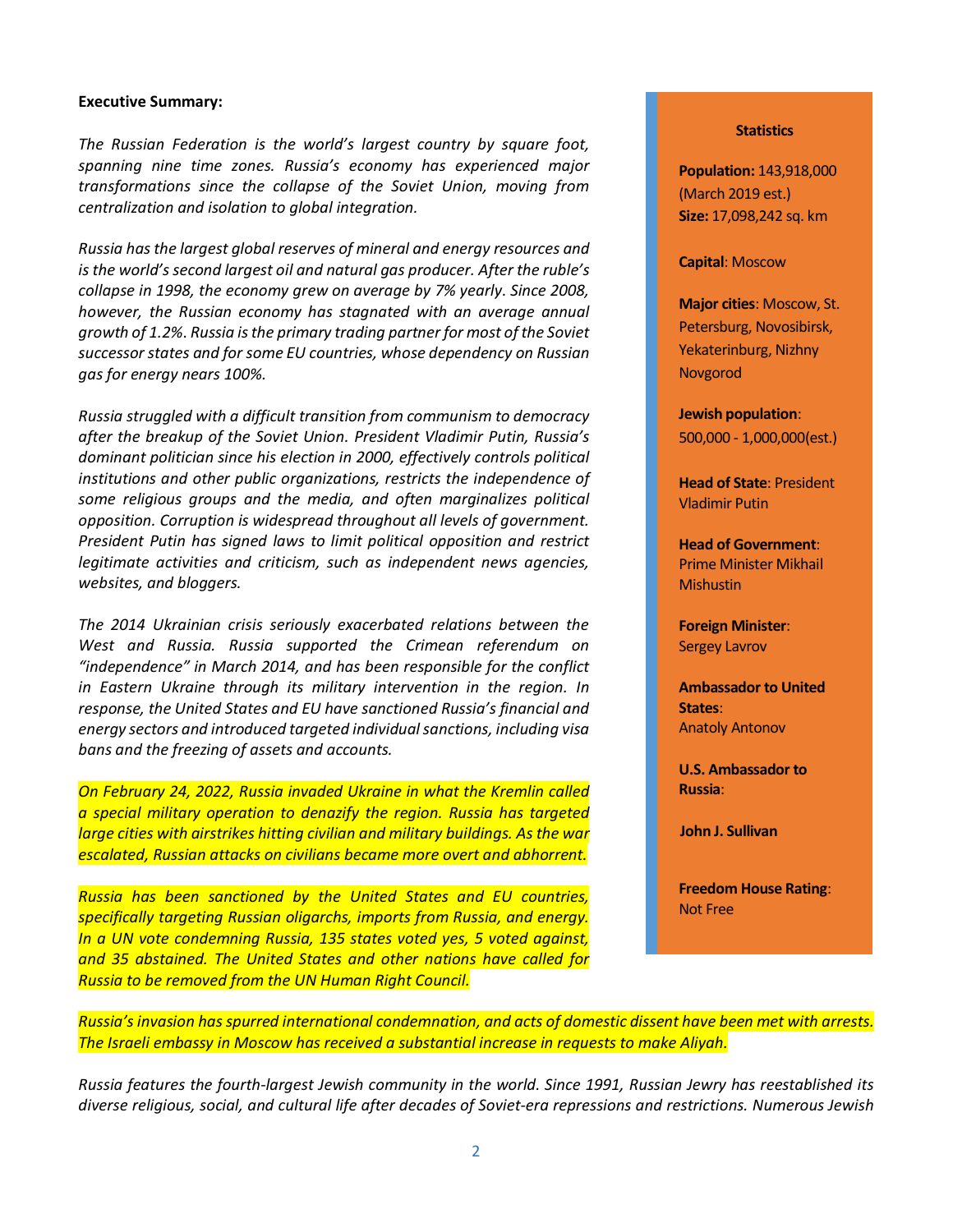*institutions now exist in Russia, including community centers, synagogues, schools, aliyah and emigration bureaus, youth groups, charity organizations, and mass media. However, challenges for Russia's Jewish community still exist, such as relatively low levels of religious observance, street-level anti-Semitism, and the growing needs of the elderly.*

# <span id="page-2-0"></span>**History: The Russian Empire**

The modern Russian state was established between the  $15<sup>th</sup>$  and  $16<sup>th</sup>$  centuries, as a result of the Duchy of Moscow's territorial expansion under Tsars Ivan III and Ivan IV. An earlier predecessor state, known as Kievan Rus, was founded in the 9<sup>th</sup> century but was destroyed by the Mongols in the 13<sup>th</sup> century with its Ukrainian and Belarusian territories coming under Polish-Lithuanian rule. In the late 17<sup>th</sup> century, Tsar Peter the Great expanded the Russian state and crowned himself the first Russian Emperor. Historians consider Peter the Great's reign a formative period in Russian history: it established social, institutional, and intellectual trends that dominated Russia for the next two centuries. Peter the Great instituted a Western system of administration, reformed the army, and introduced Western social and cultural customs.

Russia remained an authoritarian and powerful but relatively undeveloped state through the mid-19<sup>th</sup> century. Rooted in an agrarian economy, Russia did not abolish serfdom until 1861 and did not industrialize until the late 19<sup>th</sup> century. At the beginning of the  $20<sup>th</sup>$  century, the pressures of a rapidly changing economy, compounded by incompetent autocratic rule, led to growing public dissatisfaction and opposition to the autocracy. Public discontent culminated in the violent but short-lived 1905 Revolution, which forced Tsar Nicholas II to grant Russia's first constitution. Russia's ill-fated involvement in World War I resulted in a popular rebellion against Tsar Nicholas II in February 1917. The subsequent short-lived Provisional Government fell to a Bolshevik coup led by Vladimir Lenin in October 1917.

## **Soviet Union and the Cold War**

After the October Revolution, a civil war broke out between the Bolsheviks and the White Russians (a loose coalition of monarchists, democrats, and socialists). In 1922, the Bolsheviks established the new Union of Soviet Socialist Republics (USSR).

After Lenin's death in 1924, Joseph Stalin became the leader of the Soviet Union. During the 1930s and 1940s, Stalin's policies of rapid industrialization, ruthless agricultural collectivization, forced relocation, and mass purges resulted in millions of deaths.

In late August 1939, the USSR signed a non-aggression pact with Nazi Germany, which divided Eastern Europe in a secret deal. One week later, German forces invaded Poland from the west. Shortly afterward, the Soviet Red Army assaulted Poland from the east and forcibly annexed the Baltic States. In June 1941, Germany violated the earlier nonaggression pact and attacked the Soviet Union, catalyzing Russia's involvement on the side of the Allies.

The USSR played a central role in the Allied victory over Germany in World War II, suffering tremendous casualties and the destruction of much of its western territories. In the postwar period, the Soviet Union extended its sphere of influence to include Eastern Europe and developed a nuclear arsenal to rival the United States.

Stalin's successors kept an oppressive but less brutal rule. Nikita Khrushchev, who led the country from 1953 to 1964, formally rehabilitated many individuals and groups repressed by Stalin. His successor, Leonid Brezhnev, concentrated primarily on domestic stability. Violations of basic human rights remained rampant even after the Soviet Union accepted the Helsinki Accords. By the late 1970s, critical problems inherent in the Communist political and economic system accelerated. As the economy stagnated, Soviet military and global power diminished. Social and political unrest mounted in Eastern Europe through the 1980s.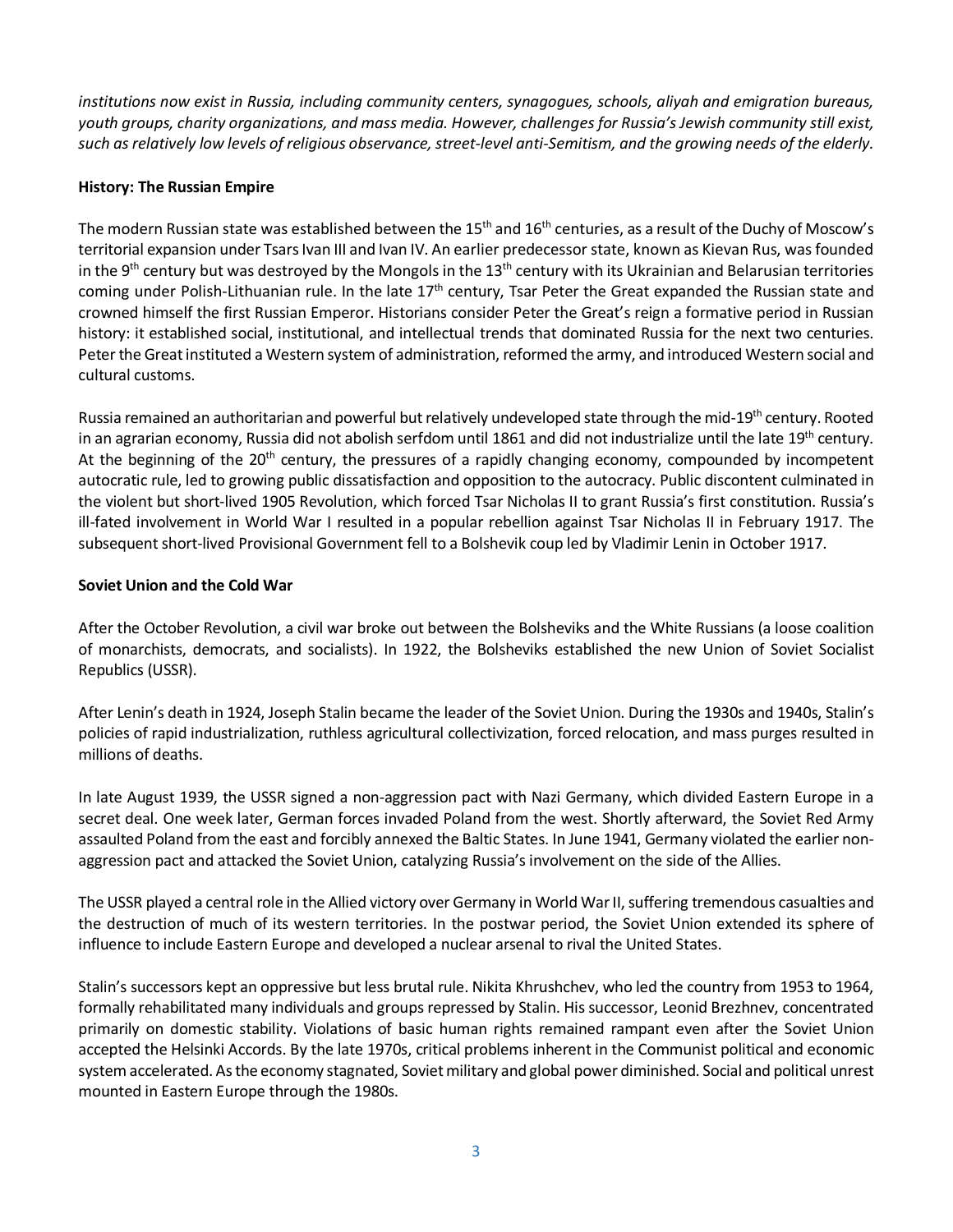Mikhail Gorbachev was the last Soviet leader, following the two aged leaders Yuri Andropov and Konstantin Chernenko. Gorbachev initiated a new era with reforms aimed at modernizing the USSR, including economic restructuring ("*perestroika")*, and a loosening of restrictions on political, social, and cultural activity ("*glasnost")*. Gorbachev also moved decisively to reduce tensions with the West. His 1986 Reykjavik Summit with U.S. President Ronald Reagan heralded a move towards greater cooperation, with a twofold focus on disarmament and human rights.

Gorbachev's reforms aimed at economic modernization but held internal contradictions, resulting in economic chaos. As the Soviet economic and political situation began to deteriorate, strong nationalist and separatist movements arose in the Baltic States, Ukraine, and Russia. In August 1991, [a coup attempt](http://en.wikipedia.org/wiki/1991_Soviet_coup_d%27%C3%A9tat_attempt) by members of Gorbachev's government precipitated the end of the Soviet Union. Gorbachev resigned as President of the Soviet Union on December 25, 1991, and the USSR [was dissolved](http://en.wikipedia.org/wiki/Dissolution_of_the_Soviet_Union) into fifteen [post-Soviet states.](http://en.wikipedia.org/wiki/Post-Soviet_states)

## **Russian Federation**

Boris Yeltsin became president of the newly independent Russian Federation, which quickly entered a prolonged period of turmoil.

In October 1993, political conflict between the Russian Parliament and the Yeltsin government erupted into open warfare as the Russian Army crushed an armed uprising of supporters of the Parliament.

Yeltsin appointed Vladimir Putin, a former KGB agent and FSB chief, to Prime Minister in August 1999. Yeltsin resigned on December 31, 1999. Putin then assumed the dual role of prime minister and acting president until being elected president in March 2000. His domestic popularity soared in the period leading up to the election, in part due to his anti-terrorist offensive in Chechnya in retaliation for apartment bombings in Moscow blamed on Chechen terrorists.

| <b>Currency:</b> 84 Rubles = $$1$ (April<br>2022) |
|---------------------------------------------------|
| <b>GDP</b> : \$1.483 trillion (2020 est.)         |
| GDP per capita: \$10,126.72 (2020)                |
| <b>GDP Growth: -3.0% (2020 est.)</b>              |
|                                                   |
|                                                   |

Putin's rise to power coincided with a major increase in global energy prices. He melded Russia's economic and energy policies with foreign relations. Putin also employed Russian nationalism to unite domestic constituencies. He put forward a Russia-first approach in foreign policy and has sought to preserve Russia's special "sphere of influence" over the republics of the former Soviet Union.

Constitutionally barred from a third consecutive term as president, Putin stepped down after his term ended. In March 2008, Putin's Prime Minister Dmitry Medvedev won the Presidential Election. Medvedev appointed Putin prime minister, which allowed Putin to continue to influence Russian politics. Putin was reelected for eight years in March 2018.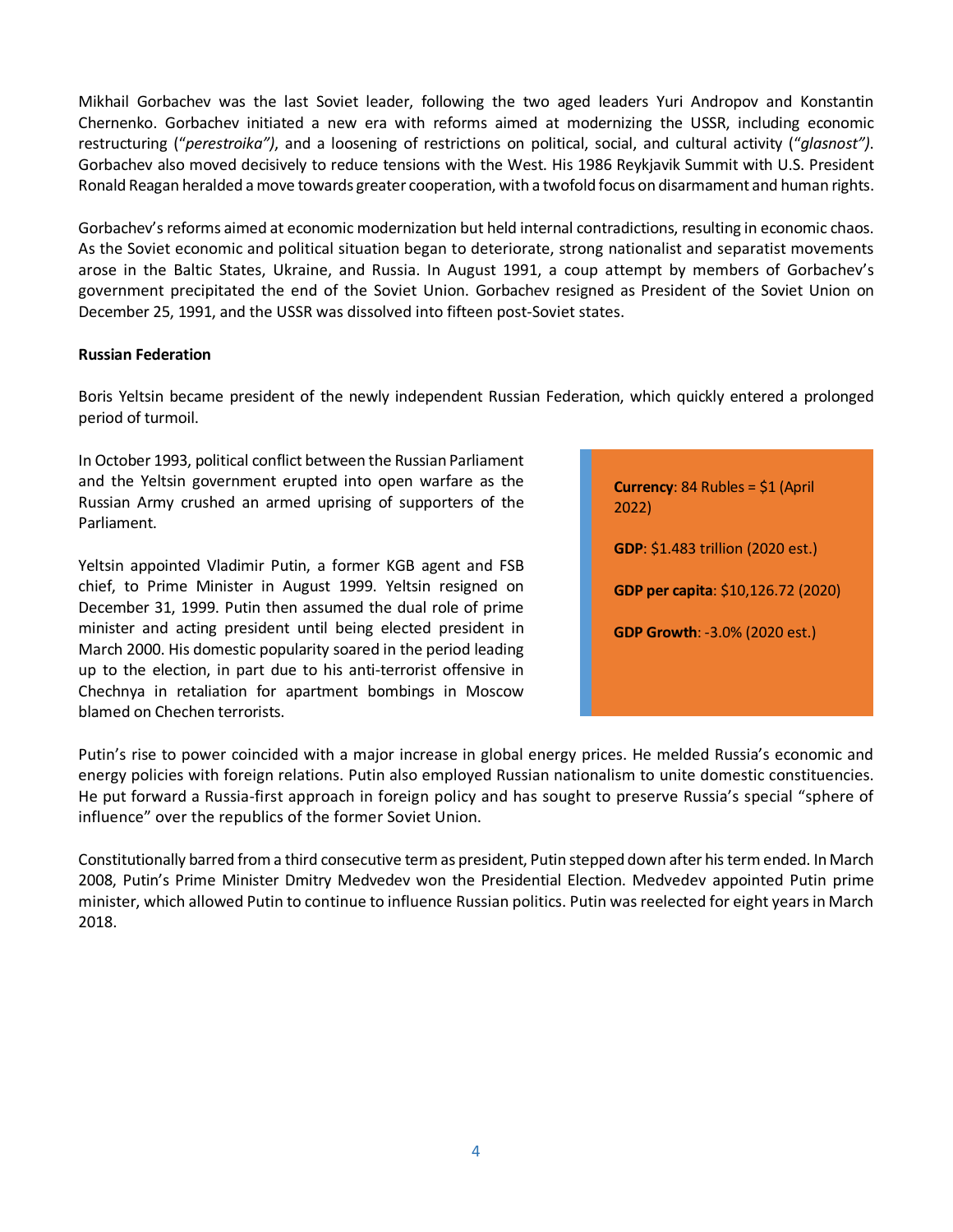In January 2020, the entire Russian government abruptly resigned to make way for Russian President Vladimir Putin's proposed changes to the constitution. Putin appointed Mikhail Mishustin, the former head of the Russian tax service, as the prime minister. Medvedev took a new job as deputy head of the Security Council. Putin proposed amending the Constitution to expand the powers of Parliament, the prime minister, and a body called the State Council.

## <span id="page-4-0"></span>**Domestic Situation:**

## **Geography:**

The Russian Federation is nearly twice the size of the United States. Russia extends across the whole of northern Asia and the eastern part of Europe. The territory of Russia occupies three-quarters of the former Soviet Union, and Russia inherited most of the USSR's industrial base, natural resources, military assets, international



obligations, and population, with all their diverse ethnic, religious, and linguistic characteristics.

### **Government:**

Russia's government consists of executive, legislative, and judicial branches. Russia is a presidential parliamentary republic. Political power is concentrated in the presidency. The government is headed by the prime minister and is composed of a cabinet of deputies, ministers, and other agency heads. As Russia's head of state, the president appoints the prime minister, key judges, and cabinet members. The president is also commander-in-chief of the armed forces. A 2008 amendment to the Constitution, which took effect with the 2012 presidential elections, extended the presidential term from four to six years.

The Federal Assembly is the country's legislative body. It consists of the Federation Council and the State [Duma](http://www.britannica.com/EBchecked/topic/173419/Duma) (a 450-member popularly-elected lower house).

Following the referendum on Crimea's autonomy in March 2014, Russia recognized the Republic of Crimea as the newest autonomous republic of the Russian Federation and the naval port city of Sevastopol as a city with federal status. The United Nations General Assembly passed a non-binding resolution that declared the Crimea referendum invalid and the secession of Crimea and Sevastopol illegal. One hundred UN member-countries supported the resolution, fifty-eight abstained, and eleven members voted against.

Russia's federal judiciary is divided into the Constitutional Court, the Supreme Court, and the Superior Court of Arbitration. The Russian constitution does not clearly delineate the relative levels and roles of the federal courts, thus their duties sometimes overlap. Judges are nominated by the president and, subject to approval by the Federation Council, serve a life term. Jury trials are available in some regions.

### **Economy:**

Russia has the world's largest reserves of mineral and energy resources and is the world's second-largest [oil and](http://en.wikipedia.org/wiki/Oil_producer)  [natural gas producer.](http://en.wikipedia.org/wiki/Oil_producer) Hydrocarbons and electricity continue to occupy a dominant position in Russian exports.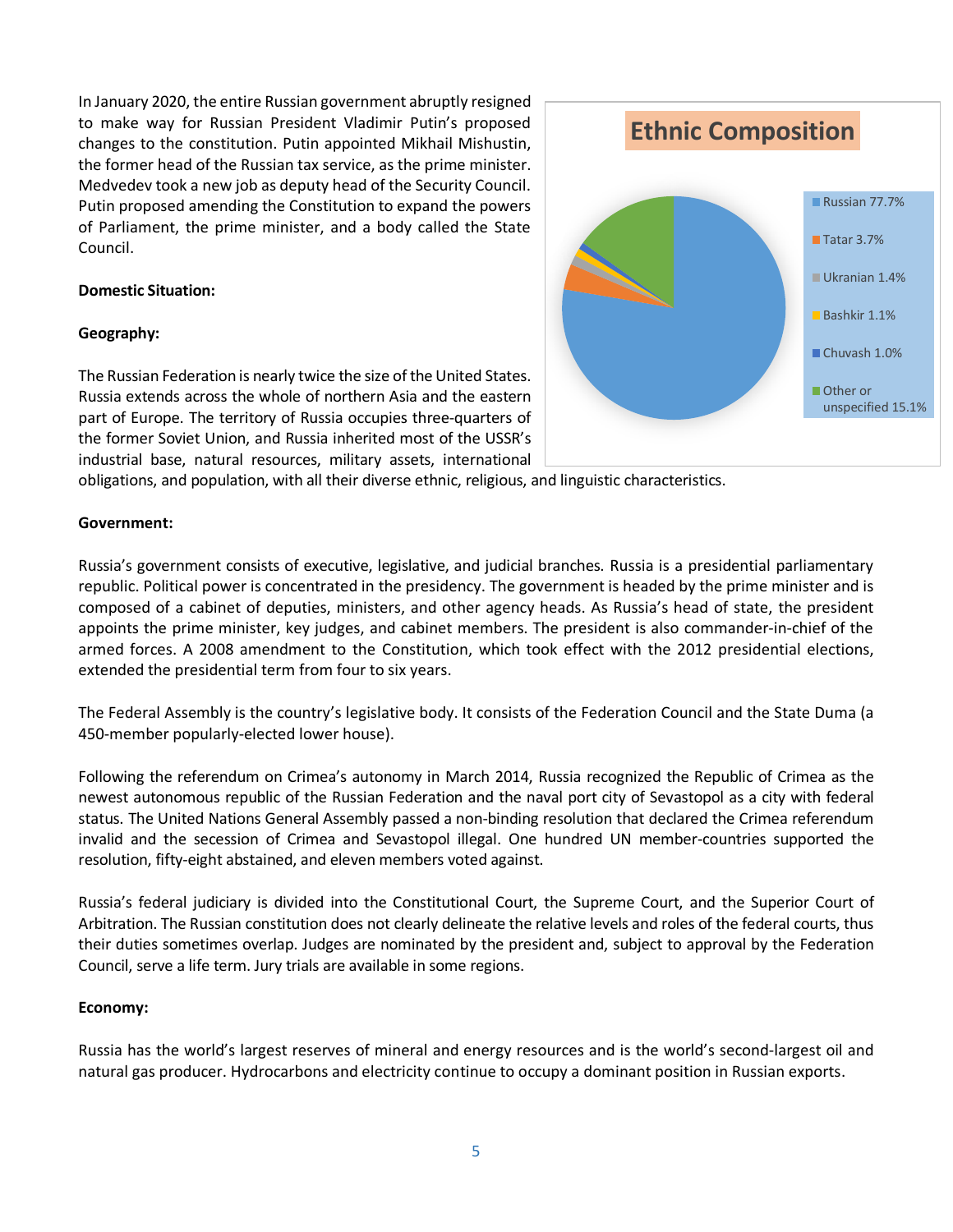Although rich in natural resources, industrial capabilities, and with an educated labor pool, Russia initially struggled in transitioning from communism to capitalism after the breakup of the Soviet Union.

Russia's piecemeal and turbulent economic progress in the 1990s culminated in the 1998 default crisis. Capital flight took billions of dollars out of Russia to foreign tax havens.

In the 2000s, Russia experienced robust economic growth, aided in large part by the significant increase in world oil and gas prices. Poverty rates fell below 20%, regional disparities declined, and GDP, real incomes, consumer demand, foreign reserves, foreign direct investment (FDI), and federal budget surpluses rose.

Russia's main trading partners are the former Soviet Republics, EU countries, and the United States. Russia exports mostly gas, petroleum products, metals, and timber. Russian gas accounts for a quarter of total EU consumption, 80% of which transits through Ukraine.

The 2008-2009 global financial crisis severely impacted Russia's financial markets. The banking sector fell into turmoil. The stock market was among the worst affected in the world, losing 75% of its value.

Russia acceded to the World Trade Organization (WTO) in 2012. The 1974 Jackson-Vanik Amendment, which restricted trade with the former Soviet Union over emigration practices, had served as a major bilateral issue in U.S.-Russian relations. In December 2012, Russia graduated from the Jackson-Vanik provisions.

Falling oil prices and international sanctions following Russia's annexation of Crimea and intervention in Ukraine have increased volatility in Russian markets and depreciated the national currency dramatically; experts project further declines in Russia's economic growth if the crisis worsens. In 2015, the Russian economy shrunk by 3.7% and continued to decline throughout 2018.

According to the data of Levada Center in 2019, 43% of the population thinks that their standard of living got increased, 13% feel that they live better, and others keep the status quo.

## **Domestic Issues:**

Modern Russian society offers a stark contrast to Soviet-era controls and institutionalized repression. The prospects for an open and pluralistic society, however, has worsened during President Putin's rule, which has steadily eroded political rights, and reintroduced some Soviet-era restrictions. The Putin administration has recentralized state power by reducing the number of political parties, curbing media critics, restricting religious group and non-governmental organization independence, and generally marginalizing political opposition.

The ineffectiveness of Russia's social safety net is also problematic. Despite significant expenditures on pensions and subsidies for the poor, the elderly, and the disabled, these programs are underfinanced. In response to the government's proposal to reform the pension system by increasing the retirement age, mass demonstrations erupted throughout Russia. Although the Duma still passed the legislation, the protests forced the government to reduce the age increase.

Nevertheless, state-funded education system supplies quality education to all citizens, producing a 98% adult literacy rate. The spread of AIDS is still a serious problem in Russia, with an estimated HIV infection rate from 1-2 million, many cases undiagnosed.

## **Freedom of Religion:**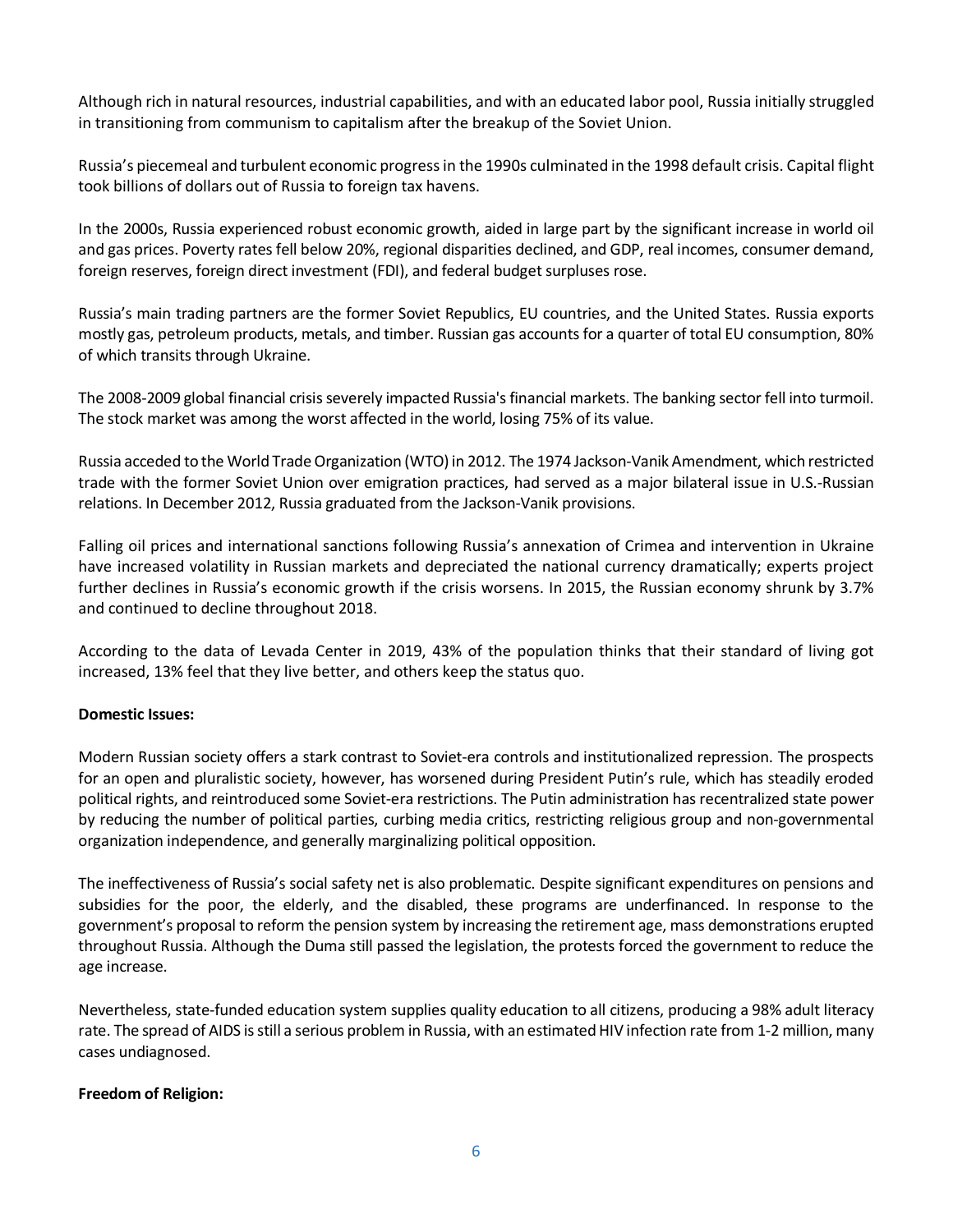The 1997 Russian Religion Law, known as the "Law on Freedom of Conscience and Religious Associations" named Orthodox Christianity, Islam, Buddhism, and Judaism as Russia's four "traditional" faiths. The law declared all religions equal before the law but noted the "special contribution" made by Russian Orthodoxy to Russian history, culture, and spirituality.

The 1997 law has been widely interpreted as granting a higher legal and civic status to the four "traditional" faiths over all other religions. The law required religious groups to register with state or local authorities, and only religions officially recognized in Russia since the 1980s could acquire full legal status. Despite a difficult registration process, most religious groups completed their registration.

The 1997 law allowed the government to legally liquidate groups that failed to register. The law also gave the government authority to ban religious groups. In general, minority religious groups most often encounter legal restrictions at the local and regional level. Officials are more likely to be influenced by the Russian Orthodox Church and local security services, both traditionally hostile to Western-based religious denominations operating in Russia. Amendments to the 1997 Russian Religion Law and a blasphemy law introduced in July 2013 has imposed additional restrictions on religious freedom in Russia.

In 2010, President Dmitri Medvedev introduced a law for the restitution of religious property nationalized by the state during the Soviet period. The Duma passed this bill on June 11, 2013. Under this legislation, the Jewish community regained the synagogues in Kaluga and Novozybkov.

In late 2016, President Vladimir Putin signed into law a ban against calling sacred texts of the world religions as extremist. This Law on Combating Extremist Activity states that "[t]he Bible, the Koran, the Tanakh, and the Kangyur, their contents, and quotations from them cannot be recognized as extremist materials."

The 2016 Yarovaya Laws on public safety imposed new restrictions on evangelism and missionary work by banning "missionary activities" in non-religious settings and by non-authorized religious groups and organizations.

In July 2017 a district court in Sochi classified as extremist the book "Forcibly Baptized" by Rabbi Marcus Lehmann. Since 2017, an organization represents "Jahova Witnesses" banned in Russia.

In 2018, the Russian government deported several rabbis on grounds that they were a threat to national security: Rabbis Ari Edelkopf (Sochi), Osher Krichevsky (Omsk), and Josef Marozof (Ulyanovsk). Rabbi Marozof was ordered to leave because the FSB security service said he had been involved in unspecified "extremist behavior."

## **Freedom of Press and Civil Society:**

Some experts describe the current Russian system of government as "managed democracy," where a governmentcontrolled media and stage-managed elections guarantee pro-Putin, pro-Kremlin outcomes. As of 2019, Russia is still ranked "Not Free" in Freedom House's annual assessment.

The government controls the three main television outlets (Channel One, NTV, and Rossiya), which calibrate coverage and omit politically undesirable stories. Either the government or state-controlled companies own about 66% of 2,500 television channels and over 60% of 45,000 registered local newspapers and periodicals.

Both Russian media and officials often blame the 2003-2005 "Color Revolutions" in neighboring Ukraine, Georgia, and Kyrgyzstan on subversion by Western-funded non-governmental organizations (NGOs), and claim that restricting NGO activity is necessary to prevent similar instability in Russia itself.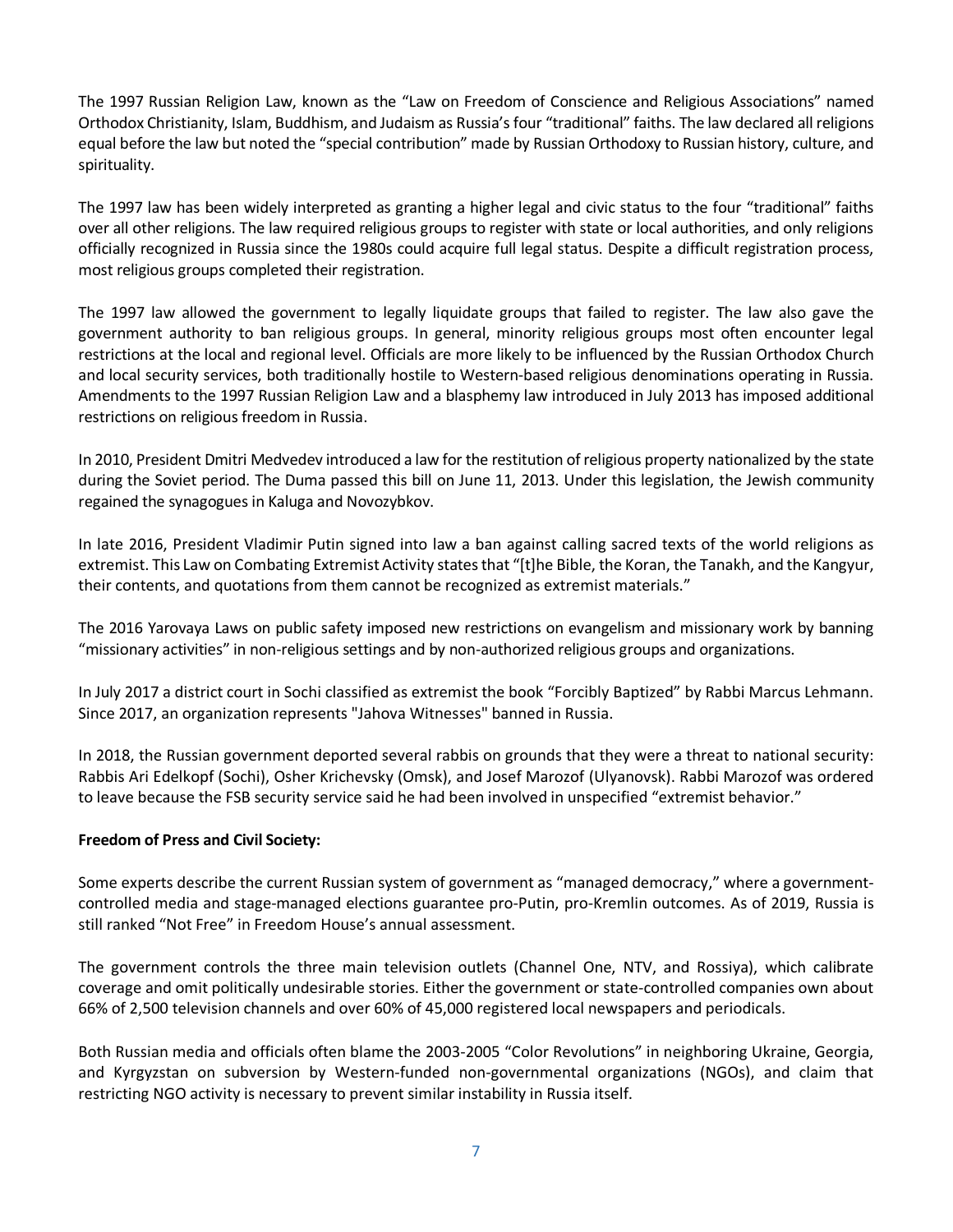In July 2006, President Putin signed amendments to the law "On Countering Extremism," which expanded the definition of extremist activity to include certain public speech. Two small opposition rallies and marches in Moscow and St. Petersburg in mid-April 2007 saw the use of massive police forces and the detention and beating of dozens of peaceful protestors, drawing widespread international negative coverage and reaction.

Public protests followed the parliamentary elections of December 2011, which were widely dismissed as fraudulent. In the aftermath, Russia saw some of the biggest protests in Moscow and St. Petersburg since the 1990s. In May 2012, the day before Putin's third inauguration as President, protests involving close to 50,000 people took place in Moscow. The protests were marred by violence between the protesters and the police. Police arrested about 400 protesters, including activist leaders [Alexei Navalny](http://en.wikipedia.org/wiki/Alexei_Navalny) and [Boris Nemtsov.](http://en.wikipedia.org/wiki/Boris_Nemtsov)

After the protests, Russia introduced restrictive laws that label NGOs receiving international funding as 'foreign agents' and created an internet 'blacklist'. Russian authorities also have conducted sweeping raids of NGOs to ensure their compliance with the 'foreign agents' law. Hundreds of human rights groups, environmental, humanitarian, and religious organizations have been searched by representatives of the prosecutor's office, the tax department, and the Federal Security Service (FSB).

In February 2015, opposition leader Boris Nemtsov was assassinated near the Kremlin. At the time of the assassination, Nemtsov was working on a report demonstrating that Russian troops were fighting alongside pro-Russian rebels in eastern Ukraine.

In May 2015, President Putin signed the so-called 'Russian Undesirable Organizations' law, a follow-up to the 2012 Russian foreign agent law. Today, the list of "undesirable organizations" includes about 20 organizations. 'Open Russia,' 'National Endowment for Democracy,' 'Open Society Foundation,' 'U.S. Russia Foundation' are among them.

In April 2018, the Telegram messaging app in Russia was blocked by The Federal Service for Supervision of Communications, Information Technology and Mass Media (Roskomnadzor).

In July 2019, many approved and unapproved rallies in Moscow began, caused by the situation with the 2019 Moscow City Duma elections. The protests were accompanied by massive administrative arrests of unregistered independent candidates and two criminal cases: obstructing the work of election commissions case and the riots case (also known as the Moscow case).

# **Corruption:**

Government corruption and organized crime are widespread and pose a significant challenge to Russia's state, society, and economy. In 2018, a corruption index compiled by Transparency International ranked Russia 111th out of 176 countries.

In 2010 a well-known opposition activist Alexey Navalny established the Anti-Corruption Foundation. Its main goal is to investigate and to expose corruption cases among high-ranking Russian government officials.

The highly publicized case of Sergei Magnitsky, a 37-year-old lawyer who died in pretrial detention in November 2009, put an international spotlight on Russian corruption. Magnitsky's testimony implicated police, the judiciary, tax officials, bankers, and the [Russian mafia](http://en.wikipedia.org/wiki/Russian_mafia) in large-scale tax evasion and fraud. Magnitsky was arrested and imprisoned in Moscow in November 2008; he was denied family visits and life-saving medical treatment.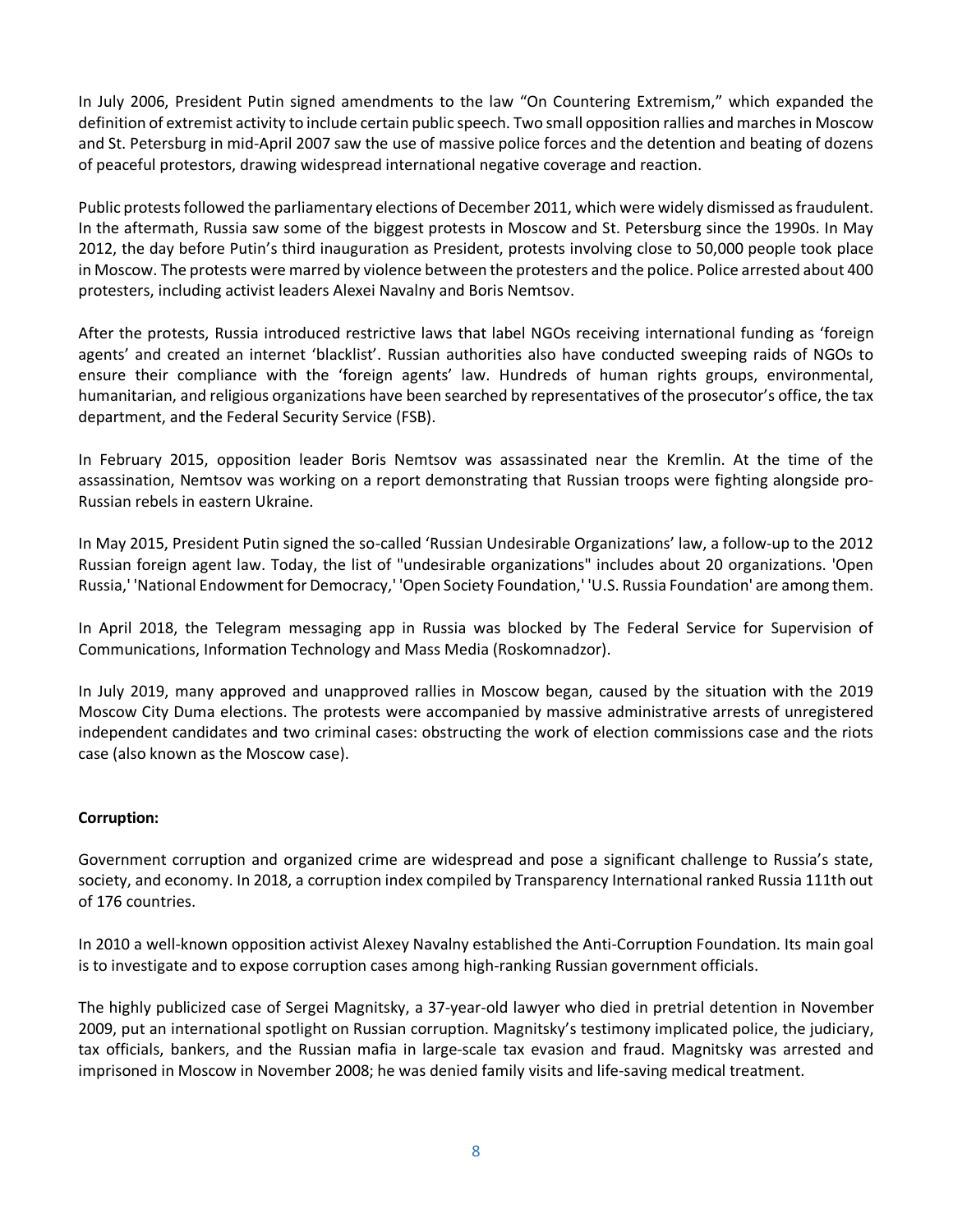In November 2012, to sanction Russian officials responsible for Magnitsky's death, the U.S. Congress passed the Sergei Magnitsky Rule of Law Accountability Act. Provisions of the Magnitsky bill were attached to a bill normalizing trade with Russia, which President Obama signed in December 2012.

Putin's campaign against former Yukos oil magnate Mikhail Khodorkovsky was also one of the most prominent cases of Kremlin-oligarch conflict in recent years. Once Russia's richest man, Khodorkovsky had publicly opposed state control of the pipeline industry, complained about corruption, funded opposition parties, and reportedly was considering running for president. In October 2003 Khodorkovsky was arrested, charged with fraud and tax evasion, and tried, while the state dismantled his oil company. In December 2013, Putin issued a series of amnesties, including one for Khodorkovsky.

## <span id="page-8-0"></span>**Foreign Policy:**

Since 1992, Russian foreign policy has substantially shifted from early compliance and cooperation with the West to a more Moscow-centered *realpolitik*. As the primary successor to the USSR, Russia inherited Soviet-era status and commitments in the international arena. Russia is a permanent member of the [UN Security Council,](http://en.wikipedia.org/wiki/United_Nations_Security_Council) a member of the [G20,](http://en.wikipedia.org/wiki/G20) the [Council of Europe,](http://en.wikipedia.org/wiki/Council_of_Europe) the [Organization for Security and Cooperation in Europe](http://en.wikipedia.org/wiki/Organisation_for_Security_and_Cooperation_in_Europe) (OSCE), and leads the [Commonwealth of Independent States.](http://en.wikipedia.org/wiki/Commonwealth_of_Independent_States) In 2014, Russia, Kazakhstan, and Belarus formed the Eurasian Economic Union.

## <span id="page-8-1"></span>**Relations with the United States:**

The U.S. Government has encouraged Russian economic development and privatization, continued arms reductions, and integration into Western structures. Russia acceded to the World Trade Organization (WTO) in 2012, with U.S. support. Russia has in the past cooperated with NATO on regional security, non-proliferation, peacekeeping and counter-terrorism.

The reduction of chemical, biological, and nuclear weapons stocks has remained a continual focus of U.S.-Russian relations and treaties. On April 8, 2010, in Prague, Presidents Obama and Medvedev signed the New START Treaty, which limits by approximately one-third the number of strategic warheads deployed by the United States and Russia.

Beginning in 2005, U.S.-Russia relations appeared to worsen as American observers decried Russia's increasing authoritarianism at home and assertiveness abroad.

President Obama sought to "reset" relations with Russia and engage the Russian government in pursuing foreign policy goals of common interest. During a July 2009 meeting in Moscow, Presidents Medvedev and Obama established the U.S.-Russia Bilateral Commission, consisting of sixteen working groups on issues including nuclear cooperation, space, health, military-to-military, cultural and sports exchange, and civil society.

In 2009, the United States and Russia worked closely to address the threat presented by Iran's nuclear program, and along with other members of the UN Security Council, reached an agreement on comprehensive international sanctions against Iran. However, Russia has been highly critical and opposed to new sanctions imposed by the United States and its European allies since 2009.

The 1974 Jackson-Vanik Amendment, which restricted trade with the Soviet Union over emigration practices, had been a major bilateral issue in U.S.-Russian relations since the fall of communism. President Bush announced his intention in November 2001 to work for Russia's "graduation" from the Jackson-Vanik Amendment. However, trade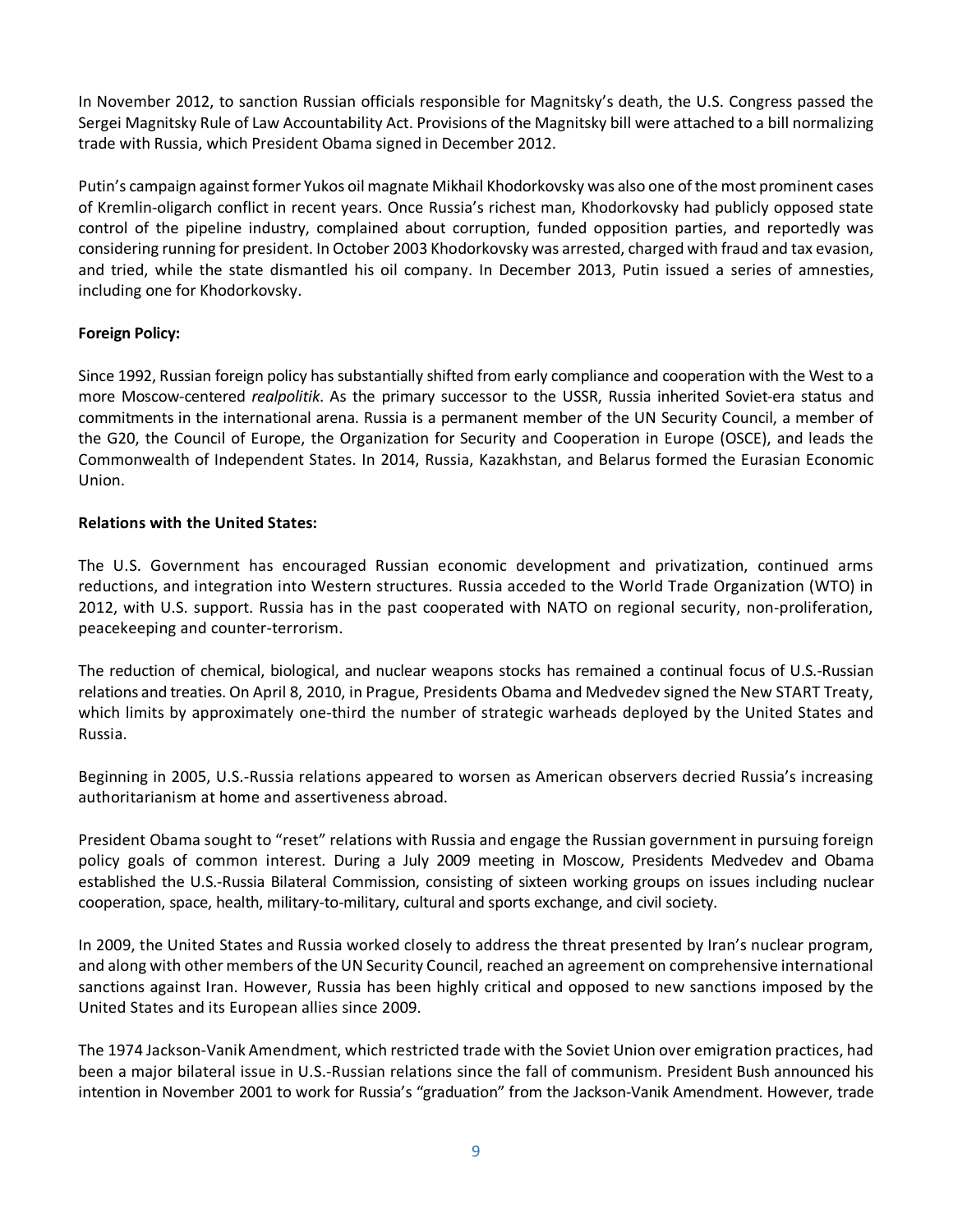disputes and growing criticism of Putin's foreign and domestic policies kept Congress from moving to "graduate" Russia from the Amendment's restrictions.

In December 2012, Congress did graduate Russia from the Jackson-Vanik provisions. However, in response to the Sergei Magnitsky Act provisions tied to graduation, the Russian Government adopted the Dima Yakovlev Law in 2012, which bans American citizens from adopting children from Russia, issued a list of U.S. officials prohibited from entering Russia, and posthumously convicted Magnitsky for financial crimes.

Anti-American and anti-Western attitudes in Russia have since increased. Since 2012, Russian authorities have passed a number of laws aimed at limiting Western support for Russia's democratic institutions and civil society. Restrictive laws that label NGOs receiving international funding as 'foreign agents,' create an Internet 'blacklist,' and other measures have severely impacted many NGOs operating in Russia.

The 2013-2014 Ukrainian crisis has led to even further deterioration of the U.S.-Russia relations. The U.S. has condemned Russia's annexation of Crimea and its support of separatists in Eastern Ukraine, introducing sanctions against Russia that include visa bans and account freezes of those close to the Putin administration and responsible for the takeover of Crimea. The U.S. has sanctioned the Russian economy's financial and energy sectors and imposed individual sanctions on people responsible for military and financial support of the annexation of Crimea and warfare in Eastern Ukraine.

In 2016, the U.S. intelligence community claimed that the Russian government interfered in the 2016 U.S. elections. Director of National Intelligence James Clapper testified that Russia's alleged interference in presidential campaign included hacking, disinformation and the dissemination of fake news. In December 2016, the U.S. imposed sanctions on the Russian Federation in response to the state-sponsored cyberattacks. A testimony of that was provided by the Mueller Report in 2019.

Since his inauguration, President Trump looked to improve U.S.-Russia relations. In July 2018, President Trump met President Putin for a summit in Helsinki, Finland.

In October 2020, the United States and Russia issued a joint statement calling for the end of the Nagorno – Karabakh conflict.

After the 2020 US presidential election, there were speculations that Russia interfered against the election. After an investigation, the United States confirmed that Russia did not sabotage the 2020 elections.

In June 2021, President Biden and Putin met in Geneva to reengage in diplomatic normalcy. Ambassadors Antonov and Sullivan returned to their positions.

In December 2021, Secretary of State Blinken met with Foreign Minister Lavrov at an OSCE summit. President Biden spoke with President Putin over the phone twice, in which the conversation focused on Russia's military proliferation along Ukraine's border. In an *ex post facto* analysis, it is clear that the conversations were not effective in stifling a deadly conflict.

## <span id="page-9-0"></span>**Relations with Middle East & Israel:**

## **Israel**

The Soviet Union recognized the State of Israel in May 1948. A decade later, however, the USSR made a dramatic shift in loyalty to Egypt and Syria, supplying them with arms and aid. The 1967 Six-Day War precipitated a Soviet-Israeli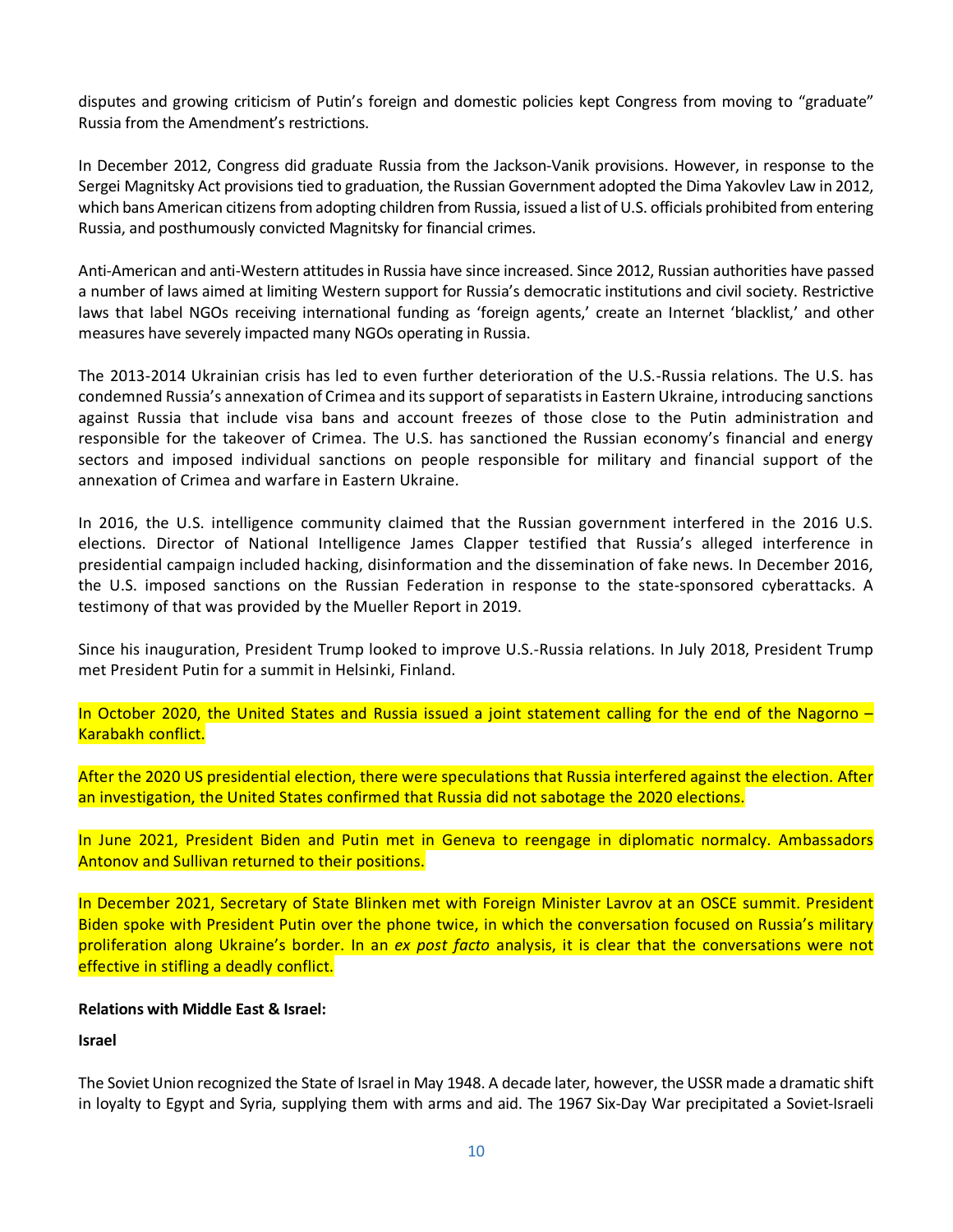break in relations that lasted through the mid-1980s. In the late 1960s and early 1970s, in pursuit of trade agreements with the United States, the Soviet Union began allowing Jews to immigrate to Israel, with the 1974 Jackson-Vanik Amendment law playing a key role. The wave of mass emigration grew throughout the decade, reaching its peak in 1979. The number of *refuseniks*, or those who were refused the right to leave, also grew. By 1980, Jewish emigration had dried up due to increasing U.S.-Soviet tensions.

The Soviet Union restored diplomatic relations with Israel in October 1991. In recent years, the states have held a growing number of high-level bilateral meetings. In March 2011, Israeli Prime Minister Benjamin Netanyahu visited Moscow. In July 2012, Russian President Vladimir Putin visited Netanya for the opening of a memorial to Red Army soldiers. In November 2012, President of Israel Shimon Peres visited Moscow on the invitation of President Putin. In November 2013, Prime Minister Netanyahu visited Moscow to discuss closer bilateral ties. In 2014, Russia began increasing fruit and meat imports from Israel, after banning food imports from the EU, United States, and other countries. In October 2015, Israel and Russia held meetings on Syria crisis to coordinate and avoid accidental clashes in Syrian airspace. In 2015 and 2016, Prime Minister Netanyahu visited Moscow three times and held discussions with President Putin on Syria, the Middle East and bilateral economic relations.

Since the beginning of 2018, Putin's relationship with Israel has grown even stronger, as Prime Minister Benjamin Netanyahu has frequently visited Russia and of Russian delegations have traveled to Israel. At the May 2018 Victory Day celebrations marking the Soviet victory in the Great Patriotic War, Netanyahu flanked Putin as one of only two foreign heads of states who attended the event.

In September 2018, a Syrian missile shot hit a Russian military aircraft in Syria. Fifteen people killed. Russia blamed Israel for the tragedy and said that Israel used the Russian airplane as a cover.

In April 2019, the remains of the Israeli soldier Zachary Baumel, who was killed in Lebanon have been given back to Israel by the Russian Government.

In April 2019, Russian authorities arrested Israeli-American Naama Issachar for alleged drug smuggling. On October 11, 2019, a Russian court sentenced her to seven and a half years in prison on drug possession and smuggling charges. Israeli Prime Minister Benjamin Netanyahu subsequently personally requested from Russian President Vladimir Putin a pardon for Issachar, which Putin said he would consider. On 29 January 2020 President Putin signed her pardon. Her attorney previously noted that no convicted foreigner was ever pardoned by a Russian President before.

# **Middle East**

Israel and the United States have voiced concern over Russian ballistic missile and technology transfers to Iran and Syria.

Russia has generally supported pressure on Iran to abandon nuclear enrichment efforts while defending Iran's right to develop a civilian nuclear energy program and strongly opposing sanctions or military pressure on Iran. In 2007 the Russian-Iranian relationship deteriorated, following allegations of Iranian non-payment for Russia's work on the Bushehr nuclear power plant. The Bushehr plant was not completed in 2007 as planned, due to payment problems and unspecified "technical issues."

In 2010 Russia announced that it would not sell its S-300 anti-missile systems to Iran, canceling an 800-million-dollar contract signed in 2007. The 2007 agreement had been strongly criticized by the United States and Israel, who feared that Iran would use the air defense systems to defend its nuclear facilities. However, in April 2015, Russia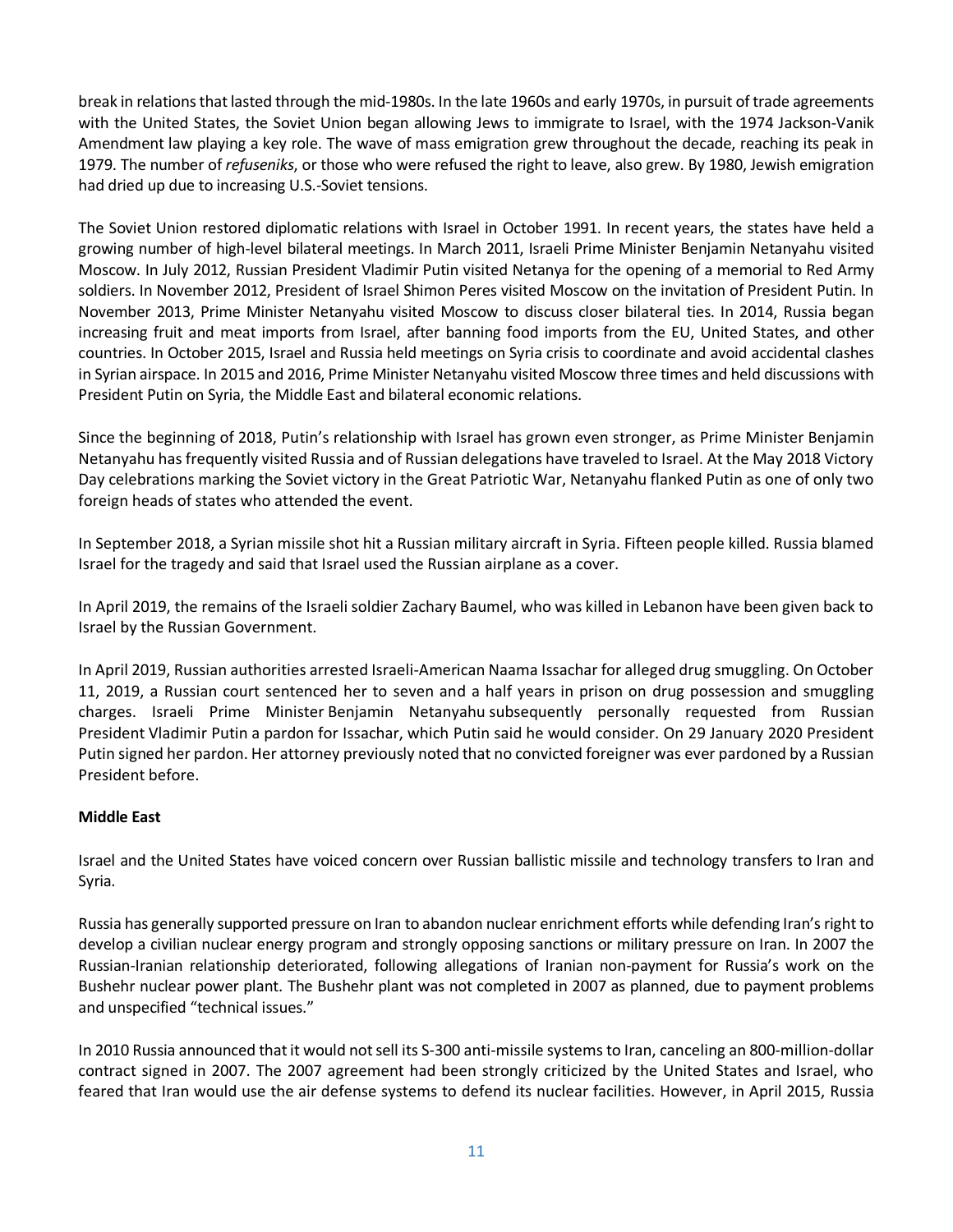### resumed the talks on S-300 deliveries

Russia's position on the Iranian nuclear program continues to be ambiguous. While Russia might not want to see a nuclear armed Iran, it sees the issue as a "bargaining card" in its dialogue with Washington on other contentious issues such as missile defense. Economic cooperation also plays an important role.

In September 2015, Russia began its military intervention in Syria after an official request by the Syrian government for military help against rebel and jihadist groups. The intervention consisted of air strikes primarily in northwestern Syria against militant groups opposed to the Syrian government. In March 2016, Russia ordered the withdrawal of the "main part" of Russian forces from the country. Russian military operations in Syria have continued, albeit at a lower intensity.

Russia lost one jet during its Syria intervention, which was shot down by Turkish Air Force for violating the border in November, 2015. The downing of the plane led to a rift in Russia-Turkey relations. Russia responded by imposing trade sanctions and suspending Russian package tours to Turkey. However, in June 2016, President of Turkey Tayyip Erdogan sent a letter to his Russian counterpart expressing regret over the incident and announcing legal proceedings against an individual allegedly responsible for the killing of the Russian pilot. Another recent development is Russia's rapprochement with Egypt. In September 2014, Egypt reached a preliminary deal to buy arms worth \$3.5 billion from Russia.

Russia has proven instrumental in securing stability for the Assad regime since its intervention in 2015. In 2018, Russian backed Syrian forces secured remaining rebel held territory in the south of country, which borders the Golan Heights and Israel. Russia has also improved relations with Turkey dramatically since the incident in 2015. In April 2018, Russia and Turkey, a NATO ally, concluded an arms agreement that included the transfer of the Kremlin's most sophisticated anti-aircraft systems. Russia has also transferred numerous sophisticated armaments to Syria, including anti-aircraft missiles.

In January 2020, amid U.S. - Iran tensions, the Kremlin promised to support Syria during a meeting of the countries' leaders. In addition to reasserting its position in Syria, the Russian Government has made new overtures to the Gulf States, Libya and Egypt.

### <span id="page-11-0"></span>**Jewish Community**

### **History:**

Russia's Tsarist and Soviet predecessors had a long history of official and popular anti-Semitism, including residency, workplace, and education restrictions, periodic pogroms, and denial of emigration rights.

Jewish presence in Russia was first recorded in the 15<sup>th</sup> century. In this period, Jews were generally free from persecution

In the late nineteenth century, Russian Jews were victimized by recurrent waves of pogroms, especially after the assassination of Alexander II. Thousands of Jewish homes were destroyed, and many Jews were killed. In May 1882, Alexander III passed the "Temporary Regulations" or "May Laws", which banned Jews from some villages and towns even within the Pale, placed quotas on Jewish attendance at secondary and higher education institutions, and expelled most Jews from Moscow and Kyiv. Between 1880 and 1920, two million Jews fled Russia. Some remaining Jews became prominent in Russian revolutionary circles.

In August 1919, the Communist government seized Jewish properties, including synagogues, and many Jewish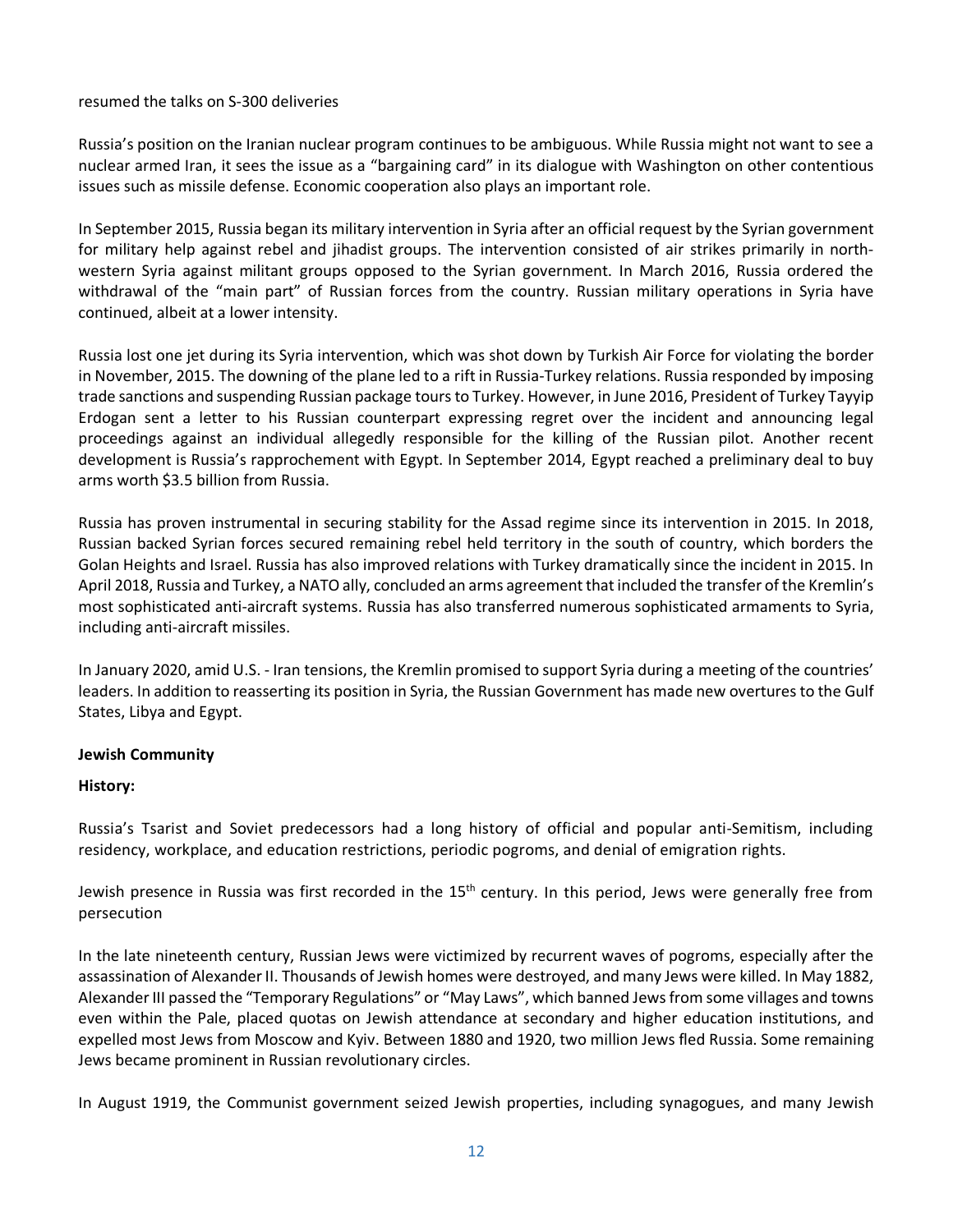communities were dissolved under anti-religious laws barring all expressions of religion and religious education. The chaotic years of World War I, the February and October Revolutions, and the Civil War were fertile ground for anti-Semitism and the pogroms that were endemic to Tsarist Russia. Lenin and the Bolsheviks strongly condemned the pogroms, but some scholars view the efforts of the Communist government as inconsistent.

Prominent Jewish intellectuals became targets of Stalin's paranoia after World War II. Although Stalin encouraged wartime solidarity between Soviet and Western Jews in an effort to gain American support, soon after the war's end he used links between Soviet Jews and the outside world as proof of alleged Jewish disloyalty and untrustworthiness. Beginning in 1948, Stalin moved forcefully against Soviet Jewry, disbanding the influential Jewish Anti-Fascist Committee, ordering the death of its chairman Solomon Mikhoels, and launching a campaign against "rootless cosmopolitans," widely understood to mean Jews.

In August 1952, Stalin had a number of leading Jewish cultural figures executed in what became known as the "Night of the Murdered Poets." In early 1953, a group of Jewish doctors was arrested on false charges of murdering two leading Soviet politicians and plotting to kill others in an affair known as the "Doctors' Plot." Only Stalin's March 1953 death saved the doctors from execution, and possibly the entire Jewish community from a widely rumored impending mass deportation to Siberia and Central Asia, a fate suffered by other "suspect" nationalities under Stalin's rule.

While existential threats against Russian Jews subsided under Khrushchev, the Soviet State launched a new campaign to stamp out Jewish religion and culture. Jews were systematically excluded from professions and institutes of higher learning, and many remaining synagogues were closed.

In the early 1960s, Soviet Jews were persecuted during a widely publicized campaign against "economic crimes." While the Soviets permitted limited Jewish emigration in the mid-1960s, Israel's victory in the 1967 Six-Day War virtually froze this emigration, and precipitated a break in Soviet-Israeli relations that lasted until the late 1980s. At the same time, Israel's victory sparked a reawakening of Jewish consciousness and pride among Soviet Jews.

Simultaneously, the international Soviet Jewry advocacy movement emerged. This movement involved the coordinated efforts of diaspora Jewry, Israel, human rights activists, and Western governments, in concert with dissidents in the Soviet Union. *Refuseniks* (applicants for emigration to whom the Soviet government refused permission), lost their jobs and social status and fell victim to KGB surveillance, harassment, and even imprisonment. Thousands of U.S. citizens visited Soviet *refuseniks* in the 1970s and 1980s. U.S. officials hosted Passover Seders for Jewish activists at the Moscow Embassy to show support for Soviet Jewish emigration.

In conjunction with improved relations with the West during the era of détente, Jewish emigration increased from 1971 to 1973. However, in August 1972, the Soviet government instituted a new "diploma tax" for emigrants, prompting the U.S. Congress to pass the Jackson-Vanik Amendment to the Trade Bill of 1974, which prohibited the extension of most-favored nation (now "permanent normal trade relation") status to non-market countries that restricted emigration. Emigration increased once again from 1977 to 1979, reaching a high of over 51,000 émigrés in 1979.

After the 1979 Soviet invasion of Afghanistan and the consequent sharp deterioration in Soviet-U.S. relations, Jewish emigration from the USSR again dropped significantly, reaching a low of 896 in 1984. In December 1987, 250,000 demonstrators converged on the National Mall in Washington, calling on Soviet leader Mikhail Gorbachev to open the gates of emigration.

The onset of economic restructuring (*perestroika)*, and loosening restrictions on political and social activity (*glasnost)* eventually brought dramatic changes in Soviet policies toward the Jewish minority. Emigration increased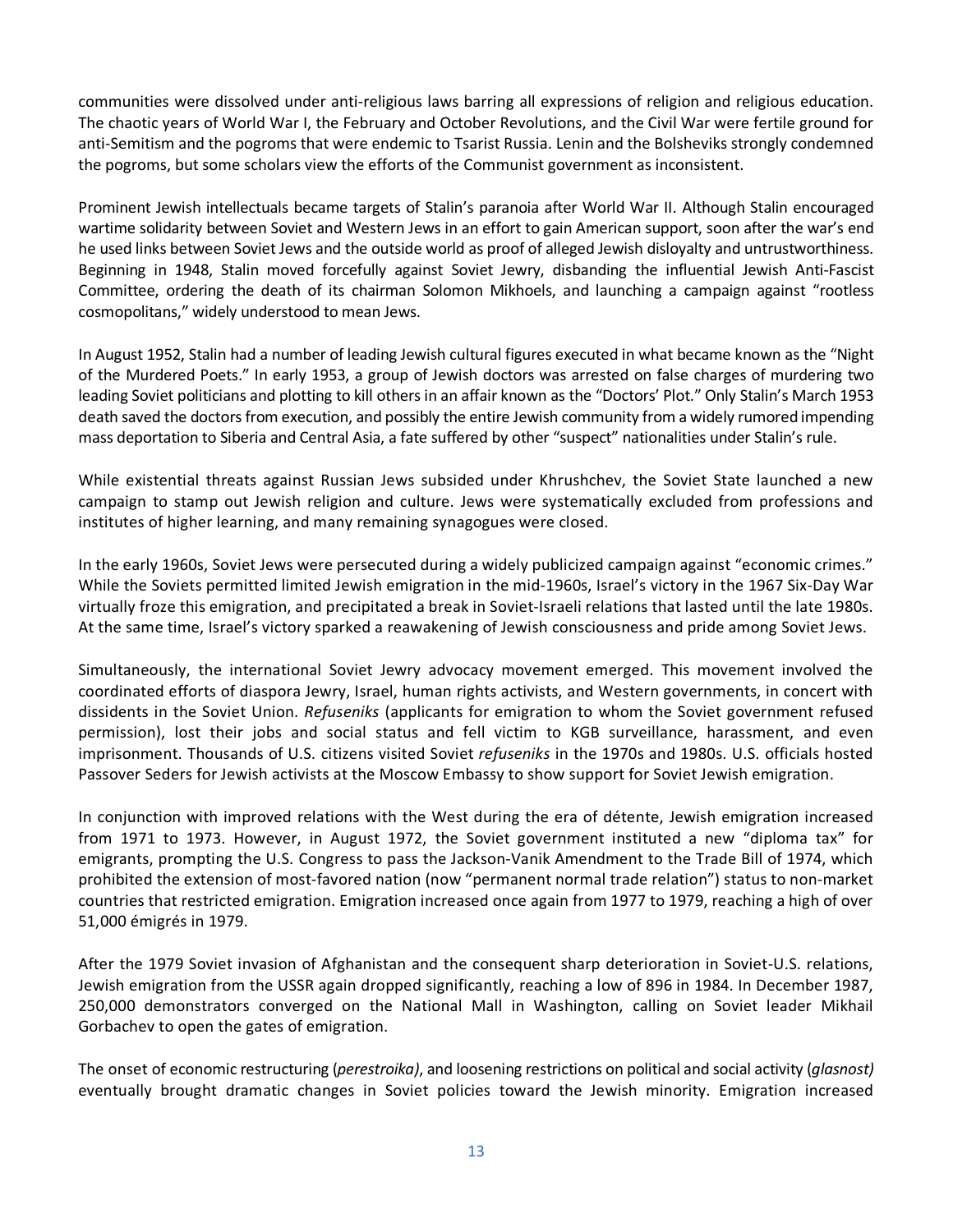substantially. Nearly 600,000 Jews emigrated from 1989 to 1992, with most going to Israel. The many Russian immigrants of the later 1990s, together with this group, now make up approximately 15% of Israel's population.

### **Russian Jewish Renaissance:**

Russian Jewry ranks as the fourth-largest Jewish community in the world, behind the United States, Israel, and France. Since the Soviet collapse, a dramatic Jewish revival has been underway. Russian Jewry has reestablished a diverse religious, social, and cultural life after decades of Soviet-era repressions and restrictions.

Countless Jewish institutions now exist in Russia, including community centers, synagogues, schools, *aliyah* and emigration bureaus, youth groups, charity organizations, and mass media. The Moscow Choral Synagogue and the Chabad-affiliated Marina Roscha Synagogue (and Jewish Community Center) in Moscow are key centers of Jewish activity.

The religious community of Marina Roscha, which has existed for more than 80 years, is a centerpiece of the [Chabad](http://en.wikipedia.org/w/index.php?title=%D0%A1habad&action=edit&redlink=1) Lubavitch movement in the former Soviet region. The seven story Marina Roscha building was renovated and expanded in 2000, and is a vibrant center of Jewish life, organizing various religious, social, and academic programs. It includes the sanctuary, a gym, amphitheater, social halls, classrooms, offices, and an internet café. President Vladimir Putin attended the opening of the Moscow JCC in 2000.

The major institutional players in today's Russian Jewish community are the Congress of Jewish Religious Communities and Organizations of Russia (CJROAR, and in Russian KEROOR), the Moscow Jewish Religious Community (MJRC, or MERO in Russian), the Russian Jewish Congress (RJC, or REK in Russian), and the Federation of Jewish Communities of Russia (FJCR or FEOR in Russian, also affiliated with the Federation of Jewish Communities of the CIS, or FJC). KEROOR and MERO represent Russia's non-Hasidic Orthodox and Reform congregations, REK is an umbrella group representing both observant and non-observant Jews, and FEOR is affiliated with the Hassidic Chabad-Lubavitch movement.

FJCR and the Ohr Avner Foundation run a network of over 25 Jewish schools. In March 2018, FJCR opened a new Jewish University in Moscow, which incorporated two existing universities: "XXI Century Integration for men and "Machon Chamesh" for women.

Rabbi Adolf Shayevich, the Russian-born Orthodox rabbi of the Choral Synagogue since 1983, and Rabbi Pinchas Goldschmidt, the Orthodox rabbi of Moscow's Jewish community since 1989, are affiliated with KEROOR and MERO, respectively. Rabbi Berel Lazar, the Chabad rabbi of the Marina Roscha synagogue, has been head of FEOR since its formation in 1999. KEROOR, MERO, and RJC recognize Rabbi Shayevich as the Chief Rabbi of Russia. In 2000, FEOR elected Rabbi Lazar as the Chief Rabbi of Russia. This has resulted in a Russian Jewish community with two chief rabbis. Rabbi Pinchas Goldschmidt is the Chief Rabbi of Moscow and the head of The Conference of European Rabbis (CER).

Founded in 1996, RJC emerged as the dominant Russian Jewish umbrella organization, thanks to the stature, wealth and drive of its founder Vladimir Gusinsky, a media and banking magnate described as one of Russia's "oligarchs" under President Yeltsin. RJC built a new synagogue and Holocaust Museum in Moscow's Victory Park in 1999. However, the growth of the Chabad movement in Russia during the late 1990s (FJC CIS was established in 1998, FEOR in 1999), and the 2000 election of President Putin led to major changes. Gusinsky came into sharp conflict with the Putin administration. As a result, Gusinsky was arrested, prosecuted, and forced into de facto exile, and had to resign as RJC president. Relations between the Chabad-affiliated FEOR and the non-Hasidic KEROOR and RJC are complex, reflecting their conflicting visions for Russia's Jewish community, levels of funding, and relationship with the Kremlin.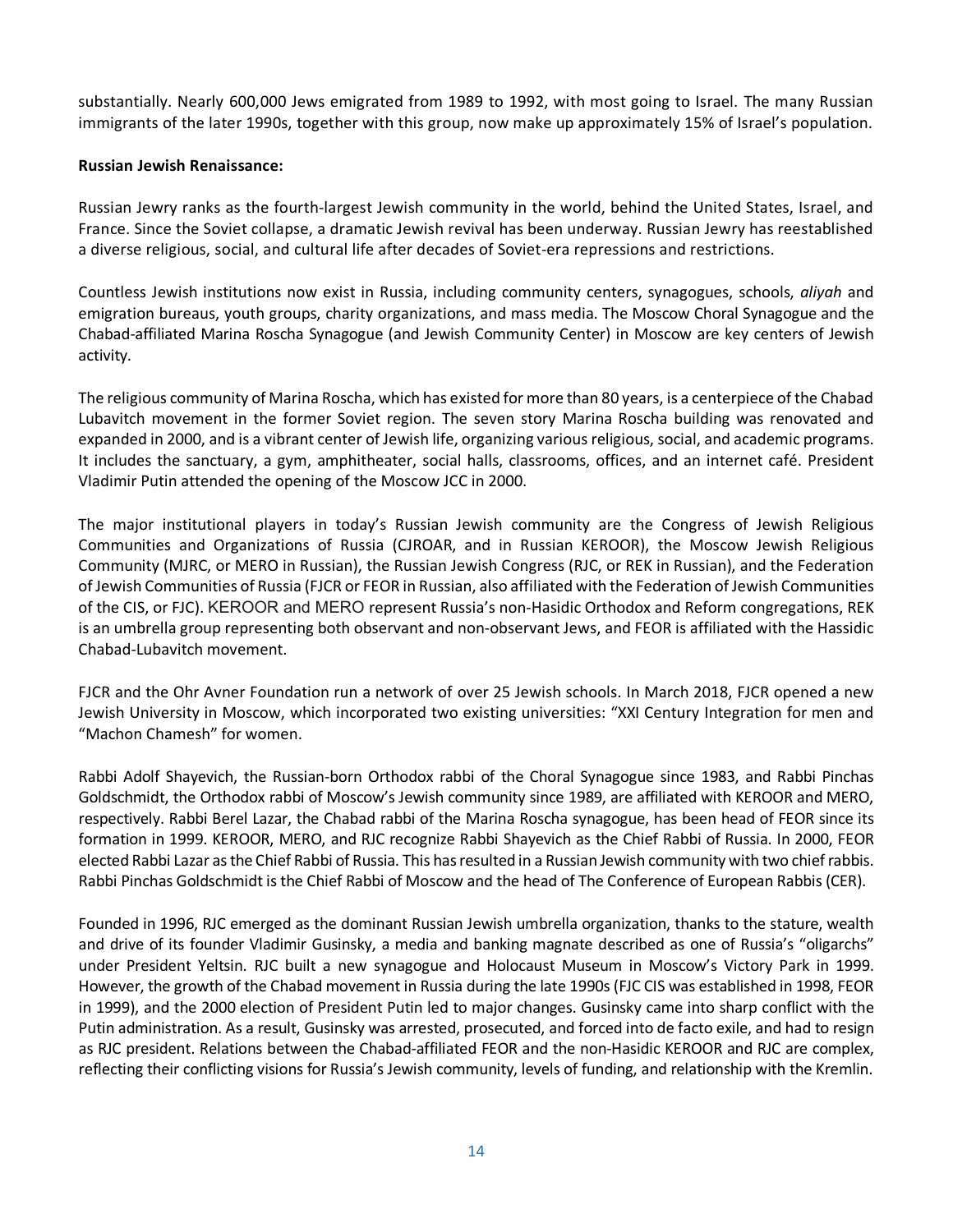American and Israeli aid organizations are active in Russia. The American Jewish Joint Distribution Committee (JDC/ "Joint") has offices in Moscow, St. Petersburg, Yekaterinburg, Nizhny Novgorod, and Kazan, to foster Jewish communal life and help meet social welfare needs. The Jewish Agency for Israel (JAFI/ "Sochnut") works with local cosponsors in sixty-two local offices across Russia, holding classes for potential émigrés and coordinating Aliyah.

The World Union for Progressive Judaism (WUPJ), active since 1991, collaborates with progressive congregations in Russia. The World Union maintains its Russian headquarters in Moscow, where it has established an Institute for Modern Jewish Studies ("Machon") that trains Jewish leaders for other communities.

ORT, a worldwide technical-training organization founded in St. Petersburg in 1880, has established Jewish schools and technological upgrades for other Jewish resource centers in cities across Russia, including in Kazan, Yekaterinburg, Samara, Moscow, and St. Petersburg.

Hillel runs eighteen centers in Russia, as part of the worldwide network of the Hillel Foundation for Jewish Campus Life. Activities include holiday celebrations, youth leadership seminars, and cultural programs for students and young adults. Hillel oversees Birthright youth missions to Israel in cooperation with the Federation of Jewish Communities.

The Jewish non-governmental organization Project Kesher operates centers in Russia, offering leadership seminars, women's empowerment programs, and support systems for those combating domestic violence and trafficking in women.

The Jewish Association of St. Petersburg (JASP) coordinates the activities of various Jewish public and cultural groups in Russia's second-largest Jewish community, estimated at around 80,000-100,000. JASP has ten member organizations, including the Jewish University of St. Petersburg, *Ami* newspaper, and the Jewish Welfare Society. In March 2006, with substantial support from the American Jewish community, "YESOD," a new, modern, three-story community center, opened in the heart of the city.

St. Petersburg Jewish institutions include the Grand Choral Synagogue (one of the world's largest synagogues), the Tifereth Israel Day School, Sunday schools, Migdal Ohr Yeshiva High School, and the Jewish Cultural Society. The JDCsponsored Hesed Avraham program relies on hundreds of local volunteers to supply aid and medical assistance to thousands of elderly Jews in the city. The Israeli organization Yad Sarah, which also assists the sick and disabled, operates a joint program with JASP.

Limmud, which means "study" in Hebrew, is a dynamic, multi-day event that gathers Jews together for learning. For many years, Limmud FSU holds regular annual conferences in Moscow, which attract hundreds of Russian-speaking Jews from within Russia and other participants coming from Ukraine, the United States, and Israel.

The Russian Research and Educational Holocaust Center was founded in 1992 in Moscow and has since then been working on awareness raising of the Holocaust in the Russian society. It is the only non-governmental organization in the Russian Federation, devoted to the study of the life of Soviet Jews during the Great Patriotic War. The president of the center is Alla Gerber. The center is supported by the Claims Conference.

Putin's positive relationship with the Russian Jewish community and his generally sympathetic approach towards Israel contrast with his administration's seizure of assets of Jewish oligarchs, including the media and petroleum business empires of Boris Berezovsky, Vladimir Gusinsky, and Mikhail Khodorkovsky.

Russia is also establishing new synagogues. In 2016, synagogues opened in Khabarovsk, Kaluga, and Ivanovo. In October 2018, construction was completed in Arkhangelsk on Russia's northernmost synagogue and Jewish cultural center. In November 2018, the Jewish community in Kaliningrad finished the Konigsberg New Synagogue, built on the site of the city's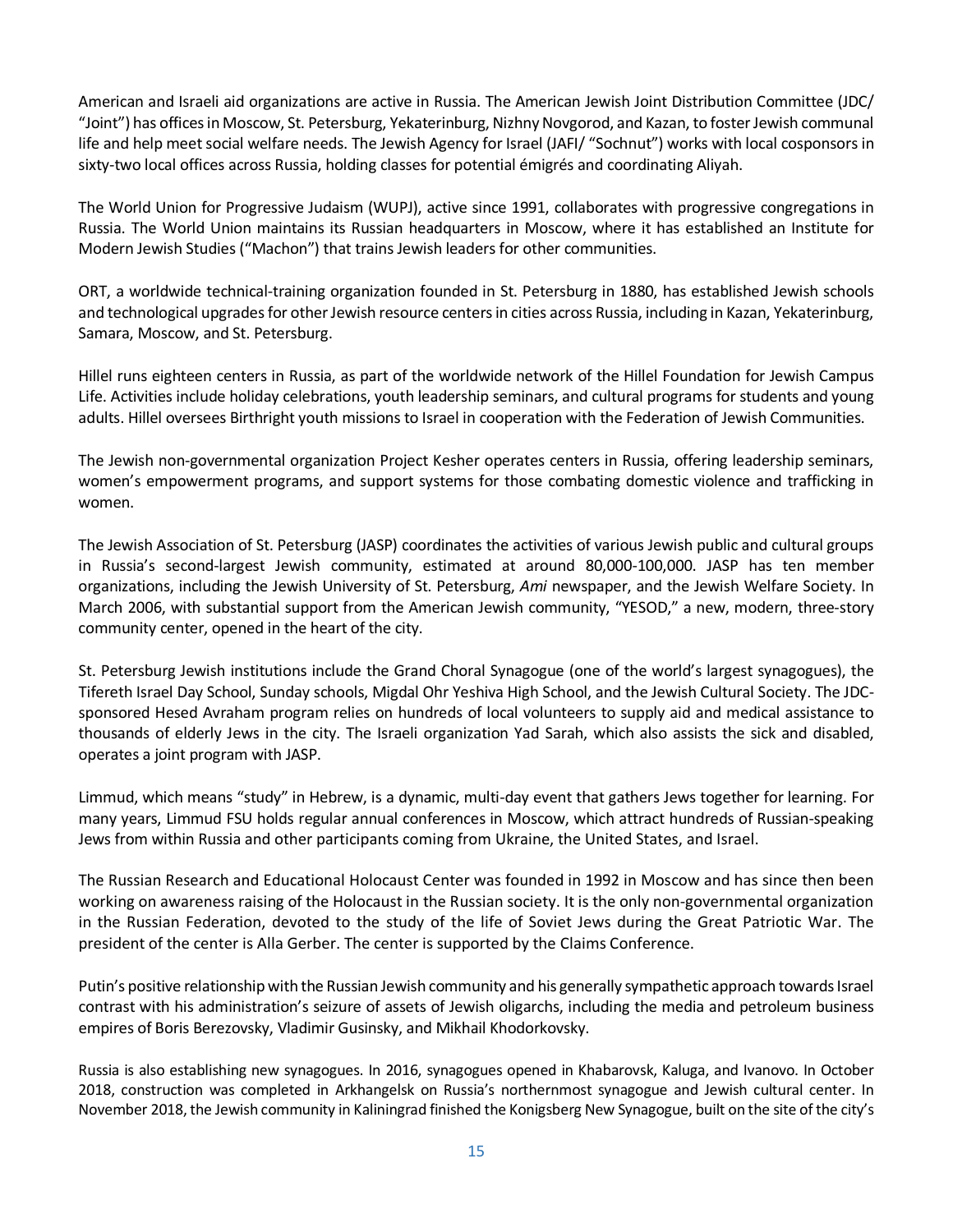original main synagogue, which the Nazis destroyed in 1938 during Kristallnacht. Today there are about 270 synagogues and community centers all over Russia.

In 2012, the Jewish Museum and Tolerance Center opened in Moscow near the Marina Roscha synagogue. The museum campus includes a permanent exhibition on the history of Jewish life in Russia, the Tolerance Center, Center of Avant-Garde, Children's, Research, and Educational Centers, and an area for temporary exhibitions. The idea for creating the museum belongs to FEOR President Alexander Boroda, FEOR public affairs head Boruch Gorin, and Berel Lazar, Chief Rabbi of Russia. In 2013, Vladimir Putin ordered that the Schneerson Collection be moved to the Jewish Museum from the Russian State Library, in response to a longstanding dispute between U.S. representatives of Chabad and the Russian government. In 2016, UNESCO recognized the museum for its promotion of tolerance. In 2018, Russian President Vladimir Putin and Prime Minister of Israel Netanyahu attended the Holocaust Remembrance Day ceremony at the museum. In June 2019 the Memorial for concentration camps and ghetto resistance fighters unveiled at the Jewish Museum`s courtyard.

## **Anti-Semitism:**

In the 1990s, several human rights organizations reported an alarming trend in the rise of ultra-nationalism and hate crimes in Russia. The hate crimes were concentrated largely in urban areas, and targeted mainly people from the Caucasus, Central Asia, and Jews. Anti-Semitic attacks included several synagogue bombings, cemetery desecrations, the dissemination of anti-Semitic literature, vandalism, and attacks on members of Jewish communities. Virulent anti-Semitic rhetoric has often been present in Russian political discourse.

By 2002, the number o[f anti-Semitic incidents in Russia](http://www.adl.org/Anti_semitism/Russia_AntiSem_Rise.asp) had increased and grown more violent in nature. By 2007 close to 70,000 skinheads and members of extremist organizations were active in Russia, annually committing hundreds of hate crimes, of which only a handful were prosecuted, and extremist movements had expanded from major cities into small towns and villages. These incidents triggered anti-extremist activism by NGOs in response, and a more active government prosecution of nationalist extremists.

In 2006 a knife attack took place at the Bolshya Bronnaya synagogue in Moscow. Over 10 people were injured, including Rabbi Mihoel Mishulovin. Since 2007, incidents of anti-Semitism have declined, despite a high level of general xenophobia.

In July 2013, Chabad Rabbi Ovadia Isakov was shot and seriously injured in the province of Dagestan, where 2,000 Jews live among a predominantly Muslim population. Officials considered it a hate crime and cited "religious motivations" behind the attack. Russian security forces shot and killed the alleged shooter along with four other suspected extremists during a raid. Also in 2013, an anti-Semitic novel by Joseph Goebbels wassold in St. Petersburg, before being banned for extreme content. In July 2015, Sergei Ustinov, director and founder of a Moscow Jewish Museum, was shot and seriously injured outside of the museum. Police investigated several possible motives for the crime, including anti-Semitism.

There are concerns about the Kremlin's handling of anti-Semitic rhetoric by state-supported media against political opposition figures in Russia. Such incidents include an anti-Semitic article by *Komsomolskaya Pravda* journalist Ulyana Skoibeda in 2013, and comments in 2014 by Rossiya 24 TV journalist Evelina Zakamskaya, who said that Jews brought about the first Holocaust and are bringing about a second one now. The channel apologized to the Jewish community.

In 2016 there were three attacks and twenty-eight acts of vandalism against Jews. In 2017, this decreased to one attack and seventeen acts of vandalism. During 2018, only one attack and eleven acts of vandalism against Jews throughout Russia were reported.

On Rosh Hashanah Eve in 2016, an unknown person came to the Choral Synagogue in Moscow with a gasoline canister. A security guard of the synagogue was injured subduing the potential arsonist.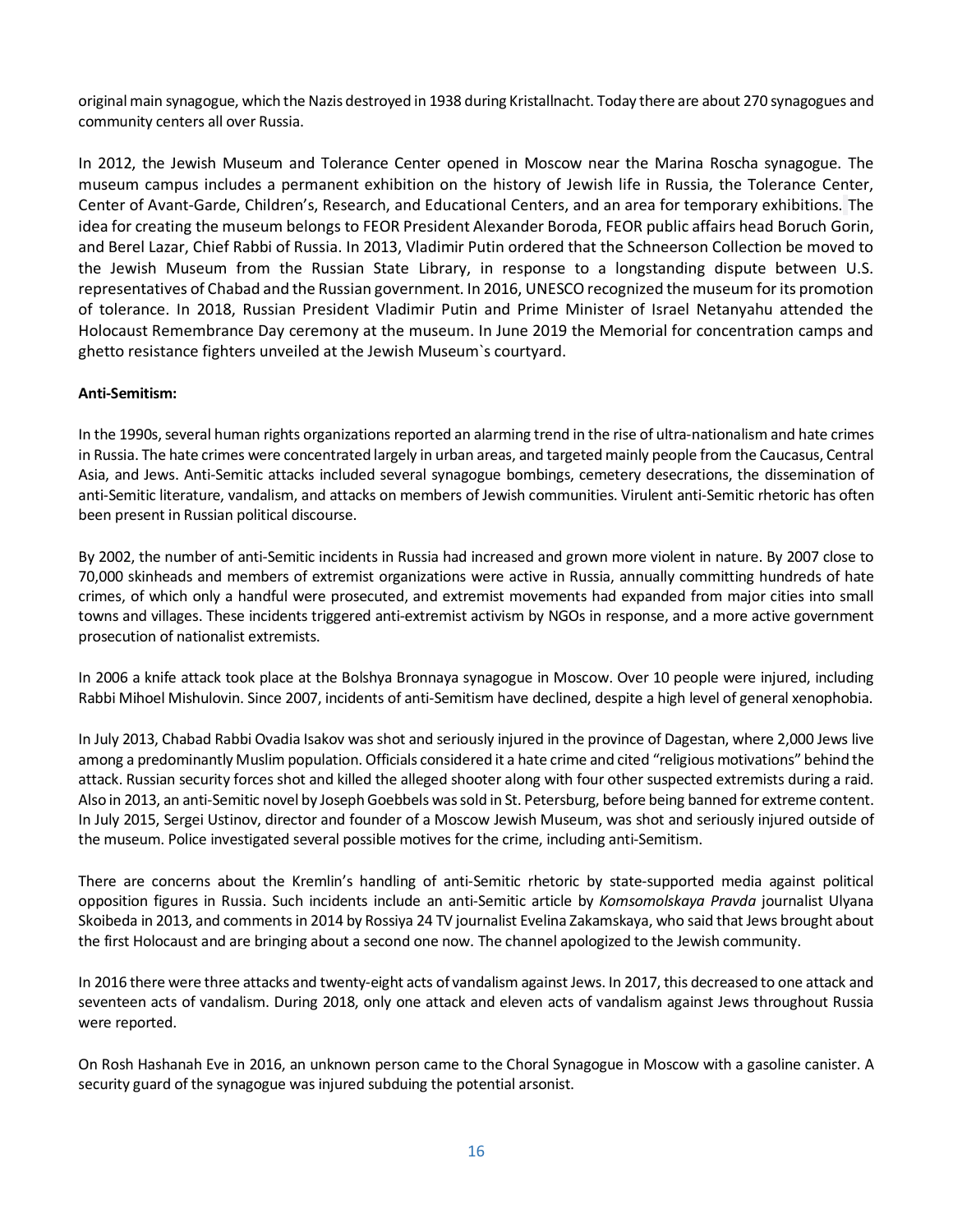In February 2017, Russian Deputy Chairman of State Duma Pyotr Tolstoy made anti-Semitic comments about two Jewish St. Petersburg city council members who protested transferring control of a historic cathedral to the Russian Orthodox Church. He later apologized.

In late 2017 of the release of the film *Matilda* by Alexey Uchitel (who is Jewish) led to a wave of anti-Semitism due to its content. People considered the movie offensive towards Russian Tsar Nicolas II for its portrayal of his relationship with a Russian ballerina.

In response to the film, the Investigative Committee of Russia launched an investigation of the motivation of the Romanovs' murder. One of the reasons they considered was the anti-Semitic claim that they died as part of a Jew "ritual sacrifice."

In Spring 2018, following a fire at the shopping mall in Kemerovo in which a number of children died, anti-Semitic posts were seen on social media. A local blogger connected the tragedy with the upcoming Passover holiday, and cited the 1913 Menachem Mendel Beilis trial, a notorious blood libel.

In April 2019, Russia's largest yeshiva attacked with arson and swastikas ahead of Passover.

In 2016 and 2018, the Russian Jewish Congress held a conference on combating anti-Semitism, xenophobia, and racism 'Protecting Future'.

The ADL in 2019 found that antisemitic attitudes in Russia were up to 31% in 2019 from 23% in 2015, according to a poll that was conducted based on respondents' approval of rejection of statements about Jews, including: "Jews have too much power in the business world" and "Jews are responsible for most of the world's wars." However, in 2019 the Pew Research Center also found that in Russia, at least three-quarters of the population has a favorable view of Jews in their country – increases of 15 and 16 percentage points since 2009, respectively.

### **Russia-Ukraine War:**

In January 2022, Russia sends troops into allied Belarus and NATO responds with bolstering its eastern flank.

On February 17, 2022, Russian separatist launched artillery shells in the Donbas region. Four days later, Russia recognized the breakaway region.

*On February 24, 2022, Russia invaded Ukraine in what the Kremlin called a special military operation to denazify the region. Russia has targeted large cities with airstrikes hitting civilian and military buildings. As the war escalated, Russian attacks on civilians became more overt and abhorrent.* 

*Two days later, EU removed Russian access to SWIFT and Russian commercial planes from EU airspace.*

*On February 27, 2022, Russia shifted focus from the Donbas to major cities such as Kiev, Kharkiv, and Odesa. Eastern cities and regions such as Mariupol and Dnipro were still targeted.* 

*In the first couple days of March, military logistics impeded Russian advances, most notably stalling a 65 mile convoy.* 

*As the war escalated, Russian attacks on civilians became more overt and abhorrent. On March 9, Russian strike hit a maternity ward. Later that week, AP filmed a tank firing shells onto civilian buildings.*